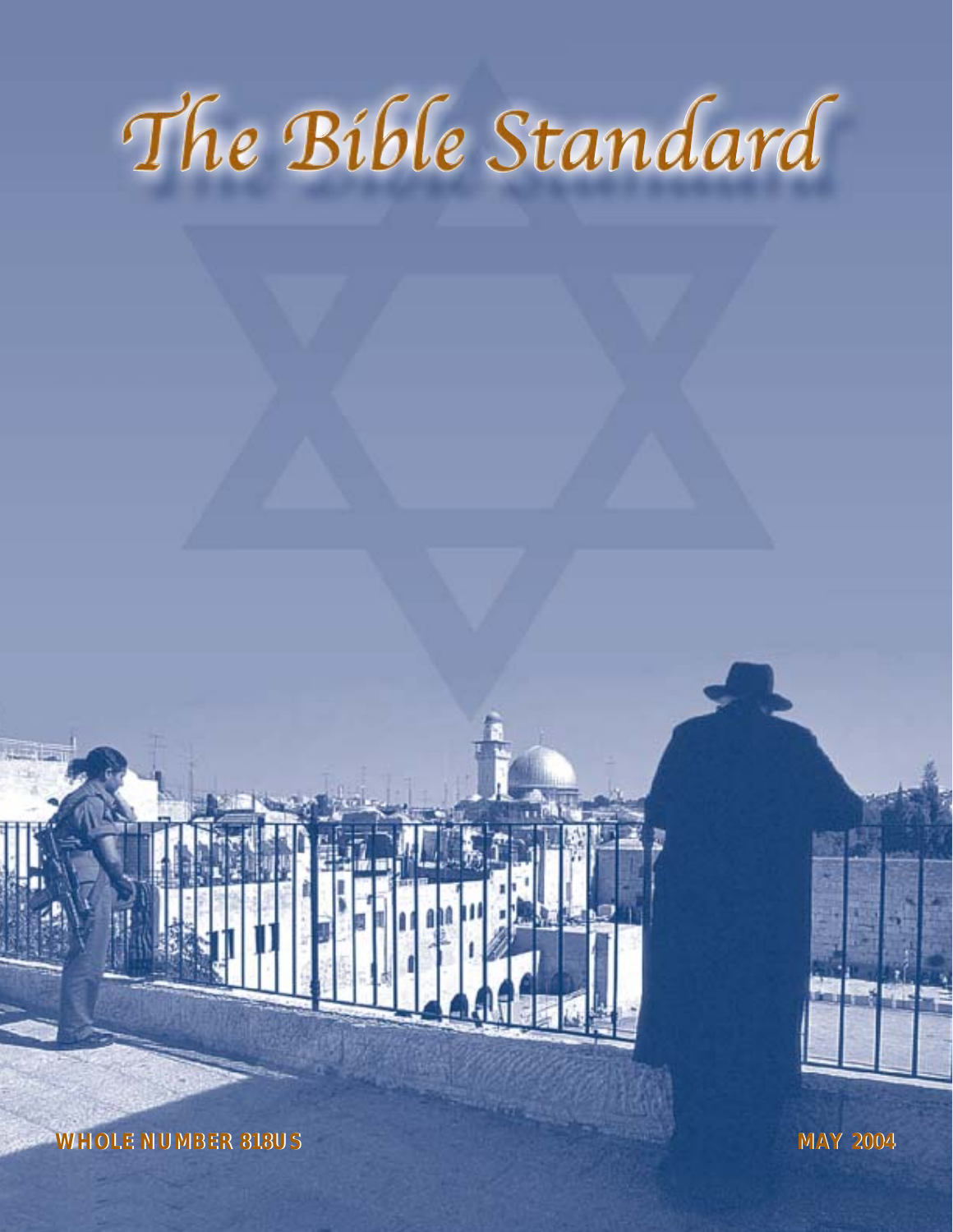# Introduction

**IN THE HISTORY** of nations we read that, when their terms of living became unacceptable, mankind sought alternatives. It was always assumed that alternatives were there for the finding. At worst, when a nation or even an empire weakened and crumbled to decay, peoples from without would move in and take over. However unpalatable to some, there were always alternatives, and with them, hope for our kind.

The puzzling and often frightening thought which continually asserts itself today is that the world of our times is fast running out — or has already run out — of alternatives. There are now no peoples from "without" to turn to since all nations are being drawn into the one world model by such influences as the advance of modern technology, the world-wide flow of information and communication, and the shift of corporate business and financial interests from a national to a global scale. Whole populations are disturbed, no longer able to control affairs within their own national boundaries. Governments are not in truth masters of their destiny. They feel increasingly exposed to menacing situations and the effects of unmanageable crises of many kinds which, in recent years, have spilled out across traditional borders to encompass the whole world.

In spite of its immense power, the United States, at the spearhead of efforts to control the spread of dangerous weapons and to contain diverse groups hostile to its global interests, is now threatened on its own shores — a relatively recent phenomenon. Without effective international cooperation the "war on terror" is unlikely to be successful. Militant groups of fanatics assemble and train in remote regions, fostered by rogue states who turn a blind eye to their activities. Mobile and flexible in their operations, such groups can defy elaborate plans to corner them, and, if threatened by armed attack or economic strangulation, they can readily replicate their structure in other countries sympathetic to their noxious philosophies.

The recent devastating attack on a commuter train in Madrid and the punishing attacks against coalition forces in Iraq are but two heads of the terrorist hydra, and follow in a long line of attacks by disparate groups against western countries over the past several decades.

Of all the troublesome flashpoints in the modern world, none is perhaps more dangerous than the simmering cauldron which is the Israeli-Palestinian conflict. Once the object of sympathy from around the world, Israel has in the past 20 years lost much of the goodwill it had gained as the underdog, the scrappy fighter against overwhelming odds. Politically, much of the world is allied against it. As yet it is faced with only modest military opposition — its attackers, such as Hamas, lacking the weapons necessary to wage full-scale war with the state. Israel's often heavy-handed tactics against the Palestinians — now perceived to be in the oppressed condition that the Israelis themselves used to occupy — have earned it the censure of many in the worldwide community of nations.

So far, Israel's superior traditional and nuclear military power, and the support of the United States, have kept at bay a full-scale military assault of Israel. But the Scriptures tell us that this will change. At some point the nation of Israel will be "surrounded" — how, we are not told — and threatened with national extermination. From this threat she will be delivered by God, not for her righteousness for Israel is prone to the faults which afflict other national entities — but for "the fathers' sakes" (Rom. 11: 26-29).

This issue of *The Bible Standard* examines this question and points to the silver lining in the dark cloud which at present hangs over the world.

**\*\*\***

*All Scripture references are to the King James Version, unless otherwise stated.*



The Bible Standard is published monthly by the Laymen's Home Missionary Movement, Ralph M. Herzig, General Editor. Published regularly since December 1951. **Mailing Address:** The Bible Standard, 1156 St. Matthew's Road, Chester Springs, Pennsylvania 19425-2700, U.S.A. Postage paid at the post office in Chester Springs, Pennsylvania 19425-2700. **Web Site:** *www.biblestandard.com* **Rates:** single issue — \$2.00; by subscription (12 issues annually) — \$12.00.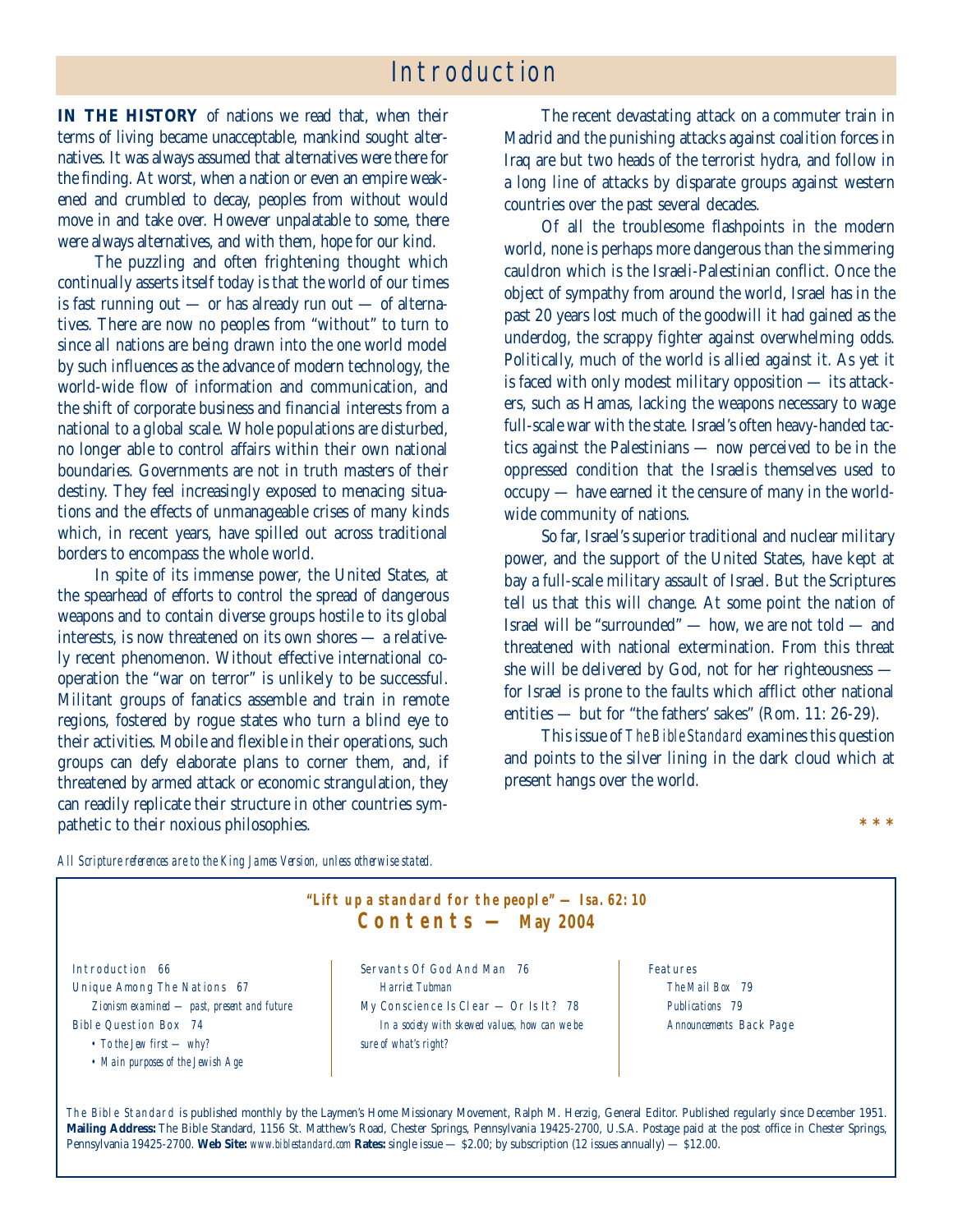# Unique Among the Nations

**"Zionism is, in sum, the constant and unrelenting effort to realize the national and universal vision of the Prophets of Israel."**

> *Yigal Allon, Israel's Foreign Minister at the U.N. General Assembly, September 30, 1975*

**IT IS AGAINST THIS** ominous setting that an event of truly historic proportions has thrust itself, against all precedent and probability, upon the world scene. The regathering of the scattered people of Israel to their ancient homeland from all the countries in the world where they had been driven in exile, and their sudden, dramatic rise to nationhood and influence in world affairs, is unique in world history.

Hope among the Jews has appeared at a time when hope in the Gentile world is crumbling away, as uncertainty, fear, and growing despair take over. Leaders of nations from both ends of the political spectrum, as well as economic gurus of the political and economic middle ground, have experimented with various schemes to gain and maintain economic and political stability and to secure future prosperity. Thus, the wise of this world are seeking by new economic measures, new forms of industrial growth, new social patterns, new political devices and alliances, new technologies, gigantic business and financial mergers, and by every other means they can conceive, to stabilize and control national and world conditions. But the news each day is a depressing catalogue of their failure.

#### **THE PAST THE KEY TO THE FUTURE**

Much to the contrary of all their understanding, the answer — the only answer — to the world's problems is not in present schemes and philosophies but is buried in the past, where neglected truths have been lost — submersed under the traffic and turmoil of our present civilization affairs.

It is vital that the Jew, the Israeli Jew in particular, should understand this situation, for these neglected truths are his. At the present time, when many Gentile nations are losing confidence in the value of their traditions, institutions and inventions to hold the line against disintegration, Israel is arising out of her checkered historic and religious past to the vision of a future bright with promise and a prophetic hope — though the strife and chaos that besets the Middle East today obscures this. Under attack by terrorists and threatened by military forces with weapons of mass destruction at their disposal; vastly outnumbered by sworn enemies without; torn by political, religious, and ethnic factions within, where is that hope?

The best and probably the only possible answer to such a perplexing question is a simple one. Israel's hope, which in turn enshrines the hope of the whole world of mankind, is summarized in just one single, much-maligned word — Zionism. Even as it is written: "The joy of the whole earth is Mount Zion . . . city of the great King." "And many nations shall come and say, Come and let us go up to the mountain of the Lord, and to the house of the God of Jacob; and he will teach us of his ways, and we will walk in his paths: for the law shall go forth of Zion, and the Word of the Lord from Jerusalem. And . . . nation shall not lift up a sword against nation, neither shall they learn war any more" (Psalm 48: 2; Micah 4: 2, 3).

#### **Origins**

Four thousand years have passed since Abraham, at the time of his father Terah's death, passed from Haran into Canaan that there he might secure and bind the blessings that had been proposed to him by God, granting to him and to his seed the Land of Canaan for an everlasting possession (Genesis 12: 1-4; 17: 1-8). Later, on Moriah's mountain, a unilateral covenant was made with Abraham and sealed with God's oath, revealing God's purposes in calling him, and pledging that in Abraham's seed should all the nations of earth be blessed (Genesis 22: 15-18).

Thereby was the foundation of Zionism laid, 1,000 years before the word even entered the Hebrew language. In embryonic form the idea lived on and grew in Joseph's request of faith to have his bones removed to Canaan, the Land of Promise (Genesis 50: 24, 25); but the "birth" was long delayed. From Joseph's day, 200 years were to pass before the birth pangs began in Moses' return to Egypt, the night of the Passover and Israel's coming out from that troubled land. They intensified in Sinai's Law and Covenant, and in the wanderings of 40 Tabernacle years under the leadership of Moses. Then came the birth, as Israel, crossing the Arnon river to conquer the lands East of Jordan, shortly thereafter under Joshua's leadership issued forth through the breach of Jordan's parted waters to take over Canaan, the Land of Promise.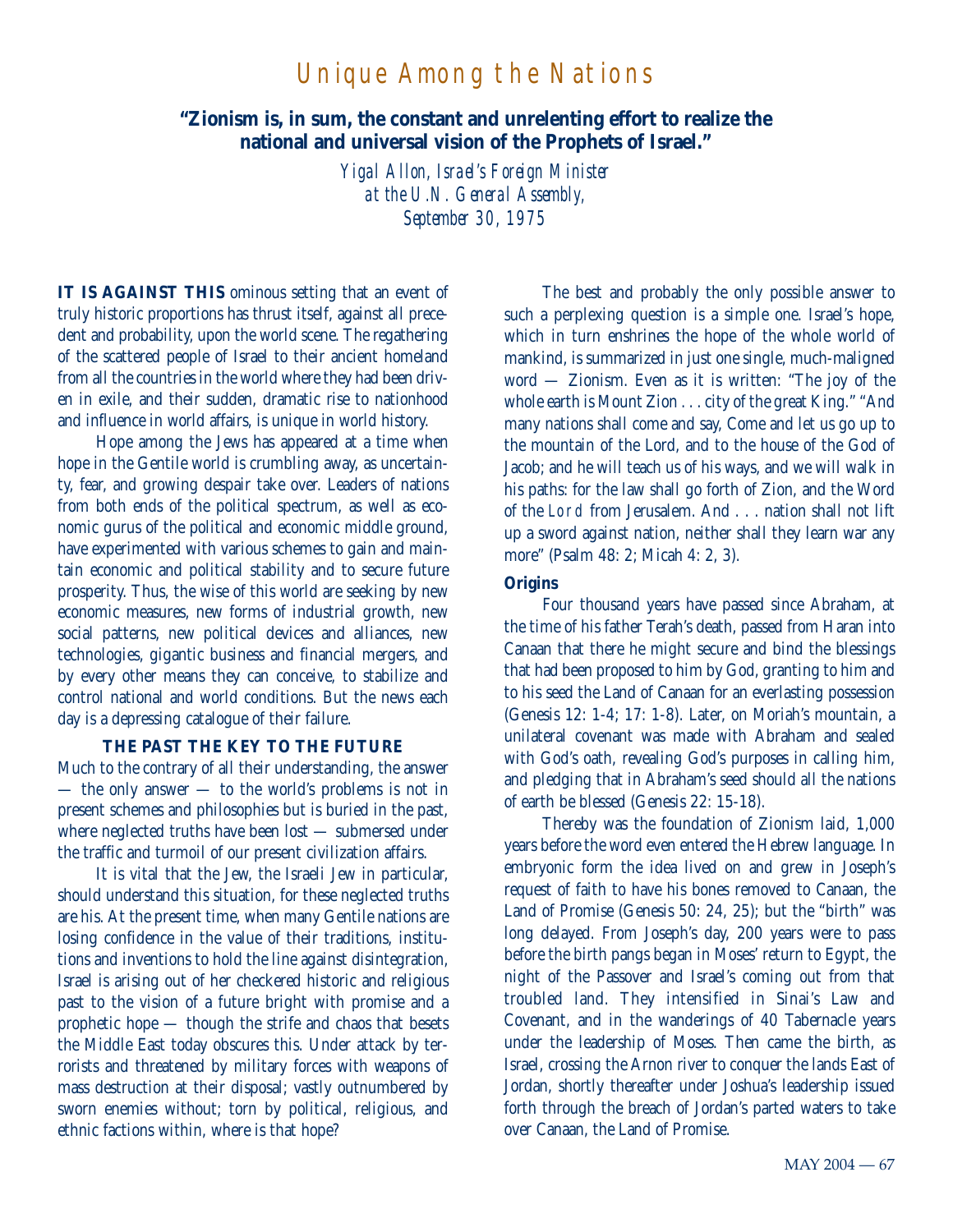#### **ZION RISES**

Yet it was a nameless birth. It was indeed the Land of Promise when Judges ruled, but it was not yet Zion. Five hundred years rolled by in changing fortunes before David came, the man after God's own heart (1 Samuel 13: 14). From the Jebusites he took by siege and storm the fortresshill of Zion, and removed that reproach from the midst of the land (Joshua 15: 63; Judges 1: 21). He called the place the City of David, but its citadel was Zion and remains so to this day, epitomizing to every believing Jew his inalienable right to the Land of Promise.

For the next 300 years of alternating prosperity and failure according to their keeping or neglecting of God's law, they occupied the whole land, but not as one nation. Following the death of Solomon, David's son, 10 tribes rebelled and founded the separate, Northern Kingdom of

Israel. There, apostate and ruled by their chosen, non-Davidic kings from Jeroboam to Hoshea, and notwithstanding the prophets' warnings, they degenerated, until by God's final judgment they were by Assyrian invaders carried away into captivity and obscurity (2 Kings 17: 20-23).

In the south of the land, Divinely ordained kings of David's line (2 Samuel 7: 12–17; Psa. 89: 3, 4) remained on Judah's throne, and although they lasted another 100 years they fared little better. Kings ruled in pride, the people forgot

| • Seat of government: Jerusalem, though most foreign<br>embassies are in Tel Aviv      |
|----------------------------------------------------------------------------------------|
| • Major languages: Hebrew, Arabic                                                      |
| • Major religions: Judaism, Islam                                                      |
| • Life expectancy: 77 years (men), 81 years (women)                                    |
| • Monetary unit: 1 new Israeli shekel (NIS) = $100r$<br>agorot                         |
| • Main exports: Computer software, military equipr<br>chemicals, agricultural products |
| • Average annual income: US \$16,750 (World Bank<br>2001)                              |
| .                                                                                      |

- Internet domain: .il
- International dialing code: +972

their Covenant and sinned. In consequence the land failed and foreigners oppressed.

#### **Calamities**

In spite of Jeremiah's pleas and dire predictions, Judah did not keep the commandments of the Lord. Finally, the king of Babylon attacked with a great army and destroyed Jerusalem. King and people together followed their northern brethren into captivity (Jeremiah 18: 15-17), but not into the same historic obscurity, for although God would surely punish His people, He would not forget them (Isaiah 49: 15). Among the captives, the faithful mourned as God in righteous anger thus moved against His people. Exiled in the land beyond the great river Euphrates they wept when they remembered Zion (Psalm 137: 1).

Yet even here a question must be raised – how many wept? They were but few indeed. And how many, soon preoccupied in worldly pursuits, sought assimilation in advantageous Gentile conditions, forgetting their spiritual allegiance to Jerusalem? It was by far the great majority. **Release**

After 70 years of exile there came the great King Cyrus, founder of the Medo-Persian empire and the conqueror of Babylon. He had been named by the prophet Isaiah many years before, at a time when Hezekiah had ruled in Judah, as the one who would bring release from this captivity (Isaiah 44: 28; 45: 1). Those who wept set forth in joy with Zerubbabel and his small company, armed with the Persian King's authority to return to the Land and to rebuild the fallen Temple. Yet who set out upon that journey of faith and hope? Only 50,000 souls from all of those scattered across a vast empire; and most of them from but two tribes, Judah and Benjamin. Some women, some children, and some old ones who longed to lay their bones to rest with

> Joseph's in the Land would be numbered among them (Ezra 3: 12), the faithful few from among

> In due time under Ezra's persuasion the people raised the Temple, albeit in a still broken, neglected city and a desolate

> The faithful Nehemiah next returned, armed with the King's letters. He raised the spirits of the people. By him were the walls of the city rebuilt in the teeth of heathen opposition, and its gate was fastened securely in its place. Jerusalem and Zion stood up again to reassure

a forgetful people.

land (Ezra 8: 1-36).

#### **ISRAEL TODAY**

- Population: 6.4 million (UN, 2003 estimate)
- Seat of government: Jerusalem, though most foreign
- Life expectancy: 77 years (men), 81 years (women) (UN)
- Monetary unit: 1 new Israeli shekel (NIS) = 100 new
- Main exports: Computer software, military equipment,
- Average annual income: US \$16,750 (World Bank,
- 

the faithful, to reprove and warn the unfaithful, and to announce to the world that God's promises were sure, and that He will never cast off His people Israel.

Even so, Jerusalem was not yet free. In due time Persian overlord gave way to Greek and then to Roman, as God maintained the pattern of His judgment in Ezekiel 21: 26, 27. So passed another 400 years, during which time yet again, although possessed of City, Temple, Priest, and Prophet, the Law fell into disuse among the many.

At length, again besieged, this time by a Roman army, the city fell and the Temple was destroyed. Roman generals, Vespasian and Titus, featured briefly but bloodily in the reduction of Jerusalem and the fortress of Masada, as once more Jewish aspirations were crushed by a Gentile power. It was at this time that the years of the great eclipse set in, as Jews fled the Holy Land to join their brethren in the Diaspora. Bar Kokhba's revolt some 60 years later raised brief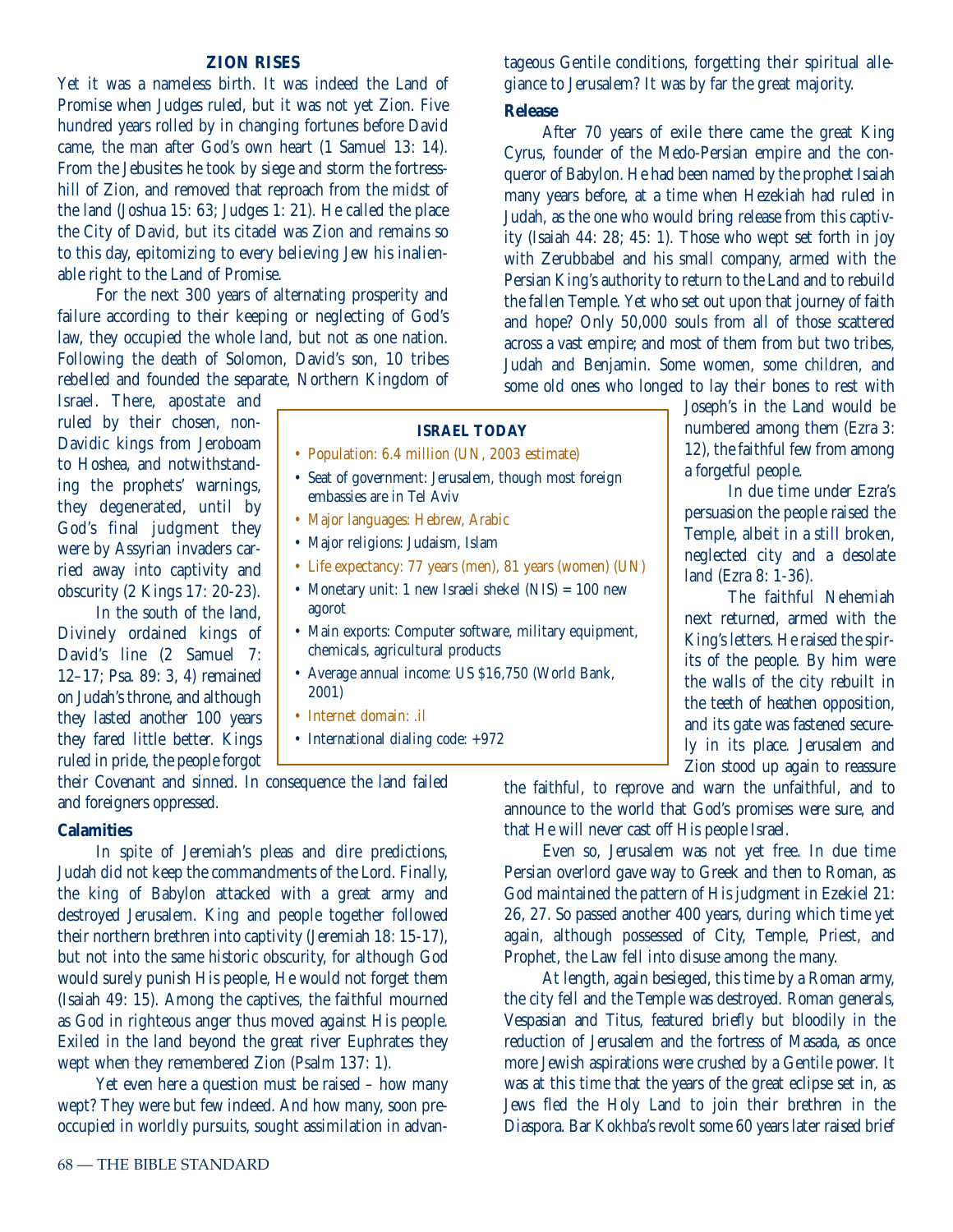hopes but, suppressed after two years with severe losses on both sides, it served only to intensify the rigor of the exile, for Jews were subsequently forbidden even to enter the Holy City. From that time Zion became merely a word on prayerful lips and a longing in the heart of the faithful among an exiled people; this time not for 70, but for 1,800 years.

#### **No Resting Place**

Who can tell the miseries of Israel since that day? Gone was the Temple with its altar in the Holy Place. Gone was the Priesthood. Gone was the Bullock of Atonement. Gone was the ancient city; its people were scattered and the land lay desolate (Isaiah 64: 9-12).

In the many lands to which they went, Jews found sometimes brief but no lasting respite from bitter persecutions of religious bigotry. Harried and hounded from city to city and from nation to nation, a target for every insult and a convenient scapegoat to carry any blame, the history of their treatment brings shame upon their great traducer and oppressor, Christendom. Yet for all that, Jewish intellect flared up here and there in the gross darkness of Medieval Europe, only to be followed by further periodic spoliation, violence, and expatriation.

As their homeland lay wasting under successive rule of Arab, Crusader, Kurd, Mameluke, and Turk, the minds of Jewish intellectuals elsewhere were largely preoccupied with the Kabbala and the Talmud. The Torah's guiding light (Psalm 119: 105) shone but dimly through the mysticism, the intellectual exercises and endless commentaries that were penned in those dark days. Yet the force of each new wave of bitter persecution broke through the flimsy shroud thus spun by human intellect to expose its worthlessness (Isaiah 55: 8, 9), and again the Abrahamic Promise and the Torah came into focus as the only sure basis for their hope. With each new onslaught, seeing once more the true needs and the destiny of Israel, many of the faithful cried out for their Messiah, and the people turned their hearts and minds again to Jerusalem, to Zion.

#### **Temporary Respite**

Dark Ages superstition retreated before the advance of Renaissance thinking, and much of Europe was transformed in the upheavals of the Reformation. As Europe settled into its changed religious pattern there came new liberties to the people, new freedoms of which a large part of Jewish society took full advantage. Hasidism in Eastern Europe clung to piety, to the traditions and to the Yiddish language, but elsewhere the more liberal minds of Haskalah embraced the principles of the European Enlightenment, and much of Western culture. Of special benefit was that spiritual emancipation which first emerged with the adoption of the Virginia Statute of Religious Liberty of 1786 by the newly

*While the forgetful many sought quick prosperity and, frequently, assimilation in established and prosperous Gentile society, the faithful few sought their neglected land with its ancient Promise.*

constituted United States of America. At the same time, the growing movement of Reform Judaism, together with greater opportunities for assimilation in more tolerant lands, broadened the nature of Jewishness in Western society still further.

#### **The First "Aliyah"**

In a further violent eruption of anti-Semitism, the Pogroms (*pogrom* — devastation) of 19th- and early 20thcentury Russia brought terror to the Jewish people there, and led to another mass migration. While many sought liberty in lands where prosperity was established and Jewish emancipation was won, among the faithful few it was not so.

Groups such as the Bilu (Hebrew initials for "House of Jacob, come ye and let us go"), and Hibbat Zion (Hebrew for "Love of Zion") promoted a return to the Holy Land, and developed schemes for settlement there, and the year 1882 saw in Palestine the start of a wave of immigration as the first "Aliyah" (ascent) got under way.

And so, while the forgetful many sought quick prosperity and, frequently, assimilation in established and prosperous Gentile society, the faithful few sought their neglected land with its ancient Promise. On desolate, stony earth, with a few primitive tools, a handful of men cleared, dug, irrigated, and planted in faith; and by these, Zionism began to move from its occluded past into the promise of a bright new era. The time had come for God to bless Zion. "But thou, O Lord, shalt endure for ever; and thy remembrance unto all generations. Thou shalt arise, and have mercy upon Zion: for the time to favour her, yea, the set time, is come. For thy servants take pleasure in her stones, and favour the dust thereof" (Psalm 102: 12-14).

#### **THE MODERN MOVEMENT**

The Zionist movement was built on the unshifting foundation of Jewish longings for their homeland. From the early 18th century the "Rebbes," charismatic leaders and rabbis of the Yiddish-speaking Hasidim, aided by the weariness of spirit, the constant danger of persecution and the grinding poverty of their flock among the Eastern exiles, had kept alive the hope of a Return.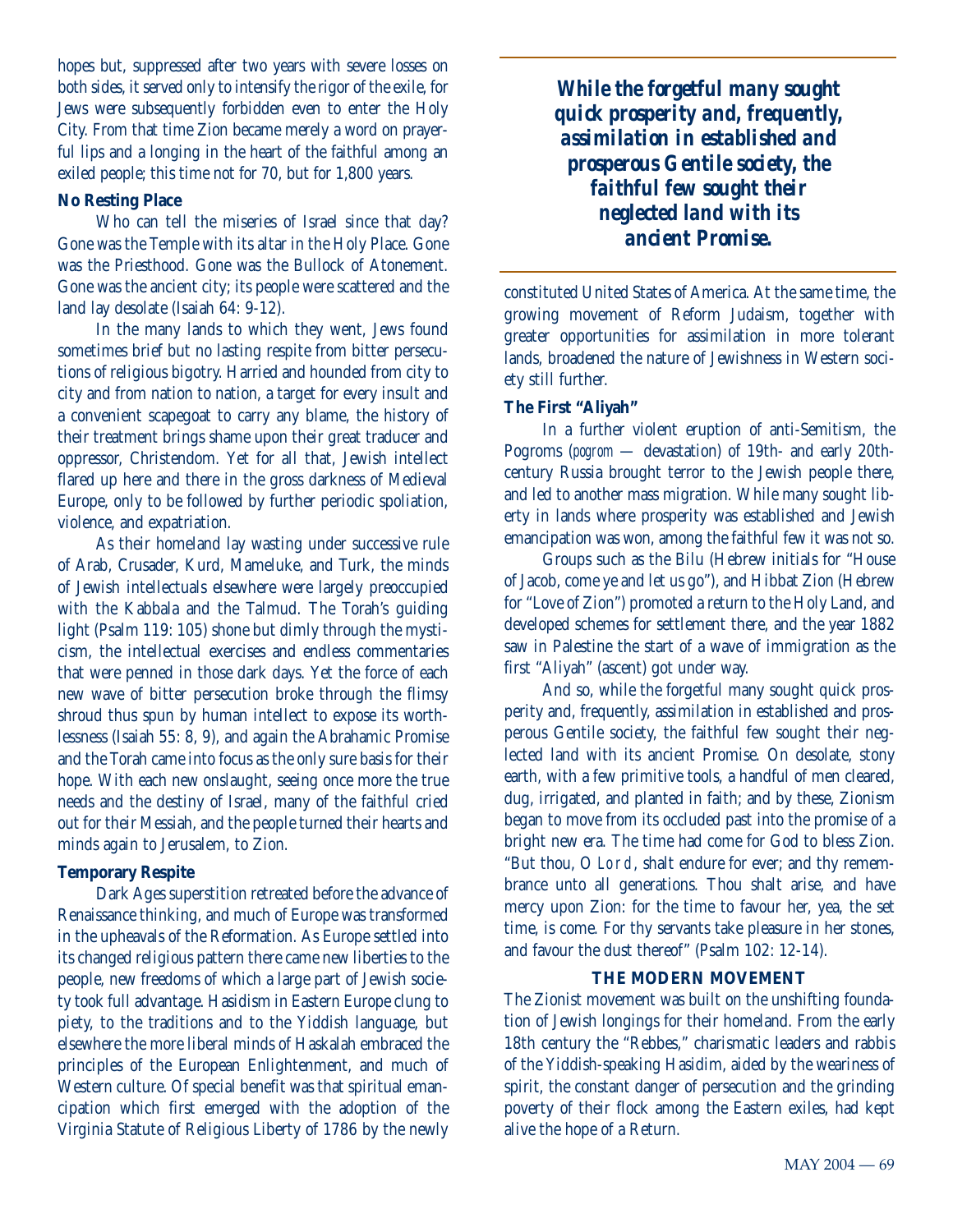*In 1878 the Berlin Congress of Nations, especially as a result of Benjamin Disraeli's efforts, decreed an amelioration of restrictions imposed on Jews in Palestine.* 

Thus prompted, a few from time to time made courageous but largely ineffectual attempts to re-settle in their ancient land; but these were early days. The "set time" (Psalm 102: 13) was yet future and this religious imperative of largely Hasidic origin, having no logistic support, made little headway in promoting effective resettlement. Even so, it kept alive a vision, and a hope.

#### *Herzl*

In 1878 the Berlin Congress of Nations, especially as a result of Benjamin Disraeli's efforts, decreed an amelioration of restrictions imposed on Jews in Palestine. Then from Vienna and Haskalah's influence in Central Europe came a new approach in the Statesmanship of Zionism's great champion, Theodor Herzl. His view, that the founding of a sovereign Jewish State was the only solution to the Jewish problem (expressed in his book, *Der Judenstaat* – The Jewish State, published 1896), began to emerge as a realistic political concept from the time of the first Zionist Congress in Basle in 1897. The modern movement was thus initiated as a *political,* not a *religious,* solution to the age-old problem of Jewish homelessness.

#### *Russell*

Herzl's early death in 1904 caused the Zionist movement to falter, but it was given new life by a message from an entirely unexpected quarter. In 1910 a Christian, Pastor Charles Taze Russell, Gentile friend of the Jewish people and a deep student of Hebrew prophecy, penned 12 articles under the title "God's Chosen People," which aroused great curiosity and interest among the Jews. Nineteen years earlier, which was six years before the first Zionist Congress took place and when even Herzl's work was little known, C.T. Russell had included in his book *Thy Kingdom Come* a chapter headed "The Restoration of Israel."

These articles, which appeared in the widely read *Overland Monthly* magazine (published in San Francisco by the journalist and author, Francis Bret Harte), led to his being invited to address a Jewish public meeting at the New York Hippodrome in that same year. More than 4,000 representative Jews attended and were uplifted and inspired as he spoke to them of their own Hebrew prophecies, assuring them of God's returning favor and a glorious future for a future Israel.

Responding to the widespread interest among the Jews, Pastor Russell published a special newspaper in Yiddish, *Die Stimme* (The Voice). Thus he and his co-workers aroused fresh interest in the prophecies and kindled again the fires of Zionistic zeal along religious (but not conversionist) lines.

#### **First World War Begins**

In 1914, the Great War broke out in Europe and hostilities spilled over into the Middle East. 1917 saw the Turk, a ruthless overlord to the Jews, fleeing Palestine before the advancing British Expeditionary Force (BEF) from Egypt under the command of General Allenby. There was no engagement of forces and, seemingly by a miracle, the city of Jerusalem was left intact.

From the Pripet Marshes of Minsk, a Yiddish society, and the abject poverty of Russia's Pale of Settlement, came the boy destined to be the next champion of the Zionist cause. Chemist, inventor, life-long Zionist and later friend of British Statesmen, Chaim Weizmann used every available argument and opportunity to secure a national home for the Jewish people.

In 1917, in spite of opposition from influential assimilated Jews, Weizmann's efforts were rewarded in the Balfour Declaration, formally issued by the British Imperial government which "viewed with favor" the Zionist cause. Thus from that same year, while the blood and wealth of Christendom drained away on Flanders fields, the land promised to Abraham and his seed was cleared of hostile occupation, and the Jews, supported by the power of an alien empire as in Cyrus' day, were directed to consider a return to the Promised Land.

After years of negotiation, in 1922 the newly constituted League of Nations approved a Mandate under which Britain would supervise the establishment of a national home for the Jews, in Palestine.

#### **The Inter-War Years**

Between the wars, violent Arab opposition, British hesitancy, European intransigence, and the indifference of many rich, assimilated Jews, vitiated the purpose of the Mandate. Weizmann testifies that the land was bought from profiteering Arabs on the open market — not with the wealth of millionaires, but with money from the pockets of the Jewish poor. (Zerubbabel and Nehemiah would no doubt have sympathized, remembering their own "Aliyah" experiences in the days of the Persian kings). Militant and uncompromising Zionists such as Trumpeldor and Jabotinsky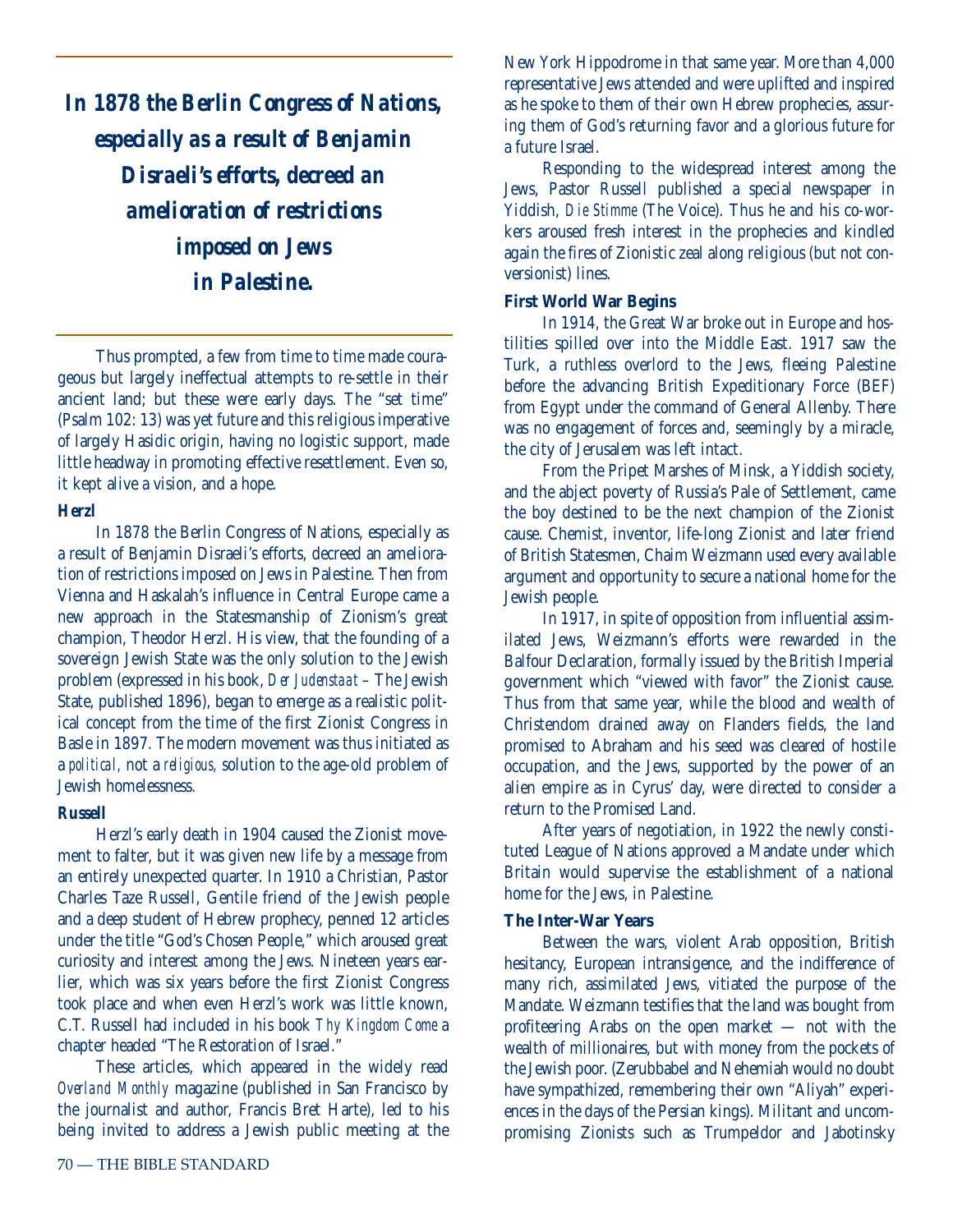worked tirelessly in support of the hard-pressed, faithful Jews and their still visionary purposes in the land during those years of British vacillation.

#### **Second World War Begins**

And then came Hitler, the war, the Holocaust. Before the war the call of Zionism, even in the face of rising German anti-Semitism, had not been popular among the Jews. The wealthy were so closely woven into the fabric of European society that they felt secure, seeing the spread of Zionist ideas as zealotry, extremism, and a threat to their comfortable situation. The workers were hampered, the work faltered, and then it was too late. Hitler struck.

As the world recoiled from the horror of 6,000,000 dead, the Jews of continental Europe who had survived the death camps received a vital thrust toward their ancient homeland. Where the call of Zionism had failed, the terrors of Nazi Germany succeeded and European Jews poured south to reach Palestine by any means available. They crossed the Eastern Mediterranean waters in unseaworthy, dangerously overloaded ships and, in spite of British attempts to stem the tide — often by harsh and uncaring methods — many of the refugees got through. They came ashore, surging past harassed British soldiers to kiss the earth they would soon be fighting for. World opinion turned against the British, who terminated their mandate and withdrew their administration in 1948.

#### *The United Nations*

On November 29, 1947, the General Assembly of the United Nations adopted a resolution calling for the establishment of a Jewish State in the land, and on May 14, 1948, in Tel Aviv, and against all historic precedent and probability, the Zionist leaders, with David Ben Gurion at their head, proclaimed the State of Israel. Five Arab states invaded the next day and quickly learned the first of a series of bitter lessons — that Israel had come to stay.

Surely, since the pre-war Zionists had failed to persuade their Jewish brethren to return by "fishing" for them with the bait of a Zionist revival, the "hunters," brutal as they were, had done their work (Jeremiah 16: 14-16). The world looked on in wonder; the Arab feared and Russia breathed out threats, but all to no avail, for the time had come for God to favor Zion.

#### *Accusations of Racism*

From that time, the aims of Zionism have been the subject of much political misrepresentation. "Racism" is quite rightly repugnant to, and condemned among, the many nationalities gathered in the United Nations, and in that august assembly one may not overtly attack the Jew for being Jewish, or for having a homeland. And so, those nations and individuals that hate the Jews attack them — not as Jews but as Zionists. Among the many strident voices raised against the Jewish state, the unlikely partners of Marxism and Islam have been made bed-fellows in their shared misunderstanding, fear, and hatred of the Zionist cause. "Zionism," they say in justification, "is Racism," and the United Nations forum has long been used as a platform for this attack.

#### *The Power of Oil*

As oil supplies from Islamic nations become ever more vital to sustain the economies of the United States and western Europe, even Israel's potential allies take fright and speak against her, or keep silent when they should speak in her defense. For many years there has been both overt and covert Arab pressure brought to bear on oil-hungry nations, to alienate Israel. This pressure accounts for peculiarities observable in the political stance of many nations, in the course of many international councils, in commercial and financial dealings, and in heavily biased news reportage and opinions which often appear in much of the world's press.

#### *Ethnic Combustion*

Can Israel survive? With all these external difficulties, she has also religious and secular factions of her own population warring in the streets, and a racial, cultural mix that defies evaluation. Yet as its people are lovers of Zion, so will the God of Abraham, Isaac, and Jacob prosper Israel, and He will reveal Himself to them through mighty works that are yet to come. Each difficulty they face will eventually be turned to good account as they learn, through the hard lessons that He is sending them, to return to the principles of their Covenant Law and to the pronouncements and promises of their inspired Prophets.

What about the so-called "Anti-Zionist Jews." Is this a contradiction in terms? Where will such Jews stand when God delivers Zion (Psalm 69: 35; 102: 13-16; 132: 13; Isaiah 2: 3; 30: 19)? So far, this "deliverance" has just begun. As we survey that part of prophecy which is not yet fulfilled we see that Israel's future is assured, and although her case seems fraught with many perils now, her prospects are indeed glorious.

"But thou, Israel, art my servant, Jacob whom I have chosen . . . fear not, for I am with thee . . . I will strengthen thee . . . help thee . . . uphold thee" (Isaiah 41: 8-10).

#### **THE FUTURE OF ZIONISM**

As we have seen, the guide to the future lies partly in the past, a point made quite clear in Isaiah 30: 20, 21. Those holy men of old, the prophets, had written as they were moved by the spirit of God. Through them we have the Divine assurance that all of the Bible's prophecies and promises must be fulfilled (Isaiah 55: 10, 11). There we read not only promises of joys to come, but also warnings of judgments against the sin and selfishness that pervade the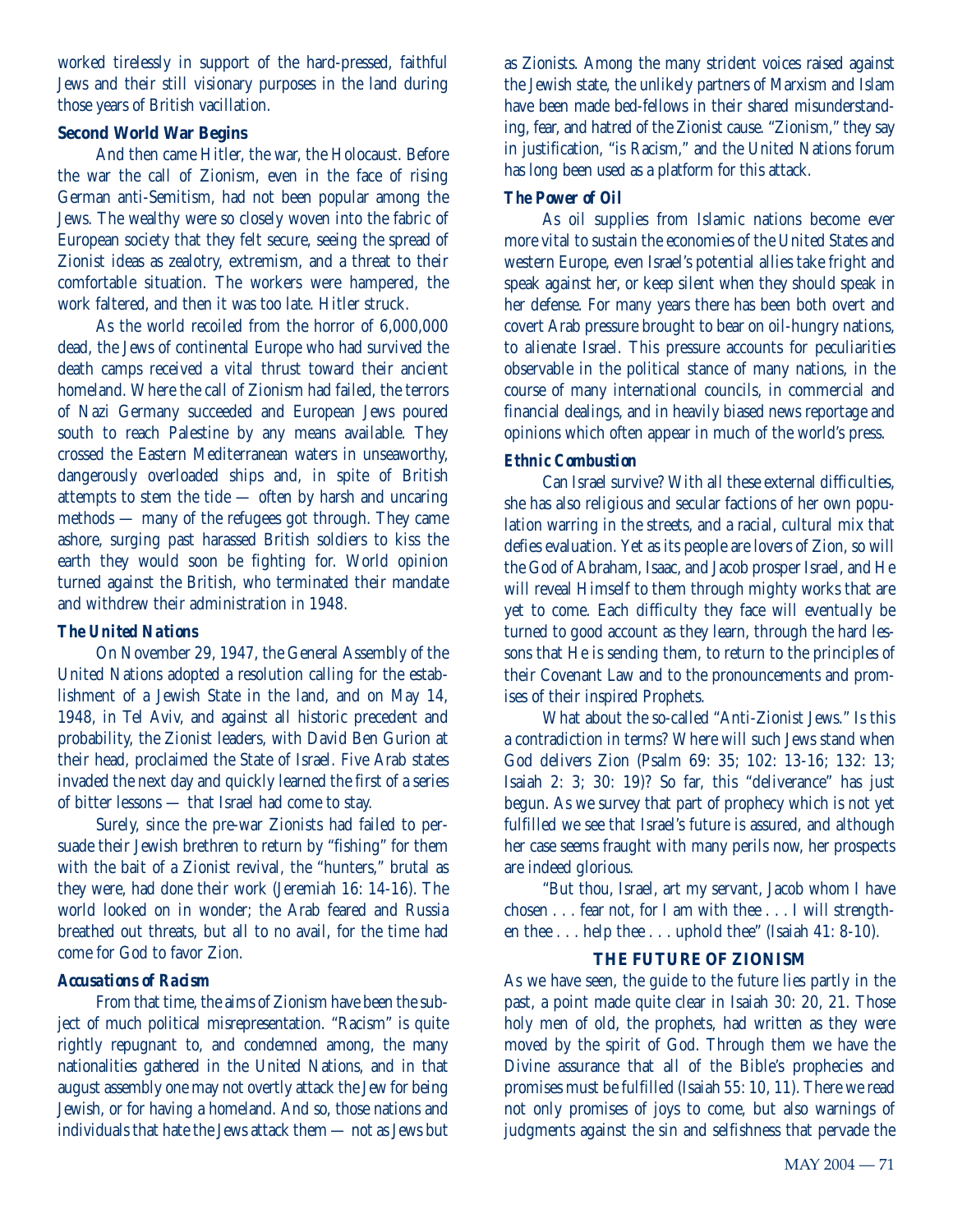affairs of mankind. We note their allusions to waves of trouble that will afflict the earth, shaking terribly and eventually destroying all of those institutions which, over many centuries, man has set in place to direct and control his affairs (Psalm 107: 23-27; Isaiah 34: 1, 2, 8; 66: 16; Daniel 12: 1; Joel 1: 15; Zephaniah 1: 14-16; 3: 8; Malachi 4: 1).

Here in this day of trouble, distress, and spiritual gloom, dark forces of international terrorism are active across the world. They work in secret, many plotting not only the destruction of Israel, but also the downfall of Western culture. From another quarter, politically radical revolutionaries with their hard core of anarchists are on the march against the powers and plans of global capitalism, seeking to destroy them. Under this threat, angry but fearful nations unite to withstand the onslaught.

#### **Israel Divinely Protected**

God has promised that He will save Israel in the hour of her greatest need and that He will break the nations that come against her in that day (Zechariah 14: 2, 3). Those awesome prophecies from Ezekiel 38 and 39 and Zechariah 14, long the focus of eschatological studies, began to emerge from the mists of chronological obscurity with the setting up of the Jewish state in 1948, since for 2,000 years before that time there had been no nation of Israel to be attacked. With today's reporting of world events, especially those that focus on Israel's plight, the import of these Scriptures comes ever more clearly into view. The signs of the prophetic times in which we live are plainly to be seen.

As for those among the Jews who do not love Zion, but have sought assimilation and found forgetfulness in their new promised lands of America and Europe, there can be little appreciation of these signs. The special blessings promised to the nation of Israel may be lost to them.

The great, unprecedented Time of Trouble foretold by Daniel has been building up and gathering force since it set in with the outbreak of world-wide warfare in 1914 (Daniel 12: 1). Its awful climax may be some years away, but is certain. Yet just beyond these clouds of trouble the joys, the promised blessings, shine brightly. The eye of faith sees the time when men, then under Divine guidance and supervision, will beat their weapons of war into the tools of prosperity, and abandon the arts of war (Isaiah 2: 4; Micah 4: 3). God has promised that He will establish a new world order, wherein the people will learn to do that which is right (Hosea 2: 18; Psalm 46: 8-10; Psalm 67; Isaiah 26: 9), Then, "All the ends of the Earth [*will*] have seen the salvation of our God" (Psalm 67: 7, *italics ours*).

#### **From Despair to Prosperity**

How is such a transformation to be achieved? Since this question is far beyond the wit of man to answer, again we turn to God's Word, as given through the ancient prophets.

The Scriptures inform us that the Jewish people in their desperation at the height of "Jacob's Trouble" (Jeremiah 30: 7), will cry out to God for help. God will hear them in that day and will save them miraculously from seemingly inevitable destruction (Psalm 107: 19-21; Zechariah 12: 1-10). As the significance of these things dawns upon them and, much chastened, they turn their hearts again to the God of their Covenant and apply their minds to their Scriptures — the undiluted words of the Law and the Prophets — so their true Messiah will be revealed to them. They will joyfully accept Him as their Deliverer and He will begin His reign over them in great power and glory (Isaiah 9: 6, 7), marking the great turning point in the affairs of Israel and, shortly thereafter, of all mankind.

Then, Zionism will be in the forefront of every Jewish mind. The New Covenant foretold by Jeremiah will be made between God and the Jewish nation in the land of Israel (Jeremiah 31: 31-34; Isaiah 44: 23). Under its terms, those who keep it will be led as individuals into the way of peace, prosperity, and everlasting life (Ezekiel 36: 26-28). Thus will the "still small voice" of Divine reason (1 Kings 19: 12; Isaiah 55: 7-11) begin to be heard and heeded first by the nation of Israel, and then, gradually and through the agency of Israel, it will go out to the whole world.

#### **THE PROMISED BLESSING**

The very essence of Zionism will be revealed at a time when not only the nation of Israel, but the whole world, is directed to look back to that original, Oath-Bound Covenant which God made with Abraham. As many nations come to see Israel in a new light, Micah 4: 2 will be fulfilled, and the Word of the Lord expressing the Law of this new covenant will be extended from Jerusalem to all nations for their blessing (Isaiah 2: 2-5; Genesis 22: 18). Both Jew and Gentile, humbled and chastened by their terrible experiences and ashamed of the things that they have done in the excesses of the Time of Trouble, will earnestly seek righteousness and peace (Zechariah 8: 20-23; 2: 9-13).

As earth's inhabitants gradually come under the terms of the New Covenant, the curse of dying and death will be repealed by Messiah's power. The full force of the love and compassion of God will be revealed to wondering mankind as in a remarkable display of Divine power earth's dead are raised (Ezekiel 37; Isaiah 38: 18; Hosea 13: 14). Evil will begin to be eradicated and a vast work of rehabilitation will be directed toward the population of the world (Isaiah 25: 6-9). All shall be brought to a full and accurate knowledge of God's Truth (Isaiah 11: 9).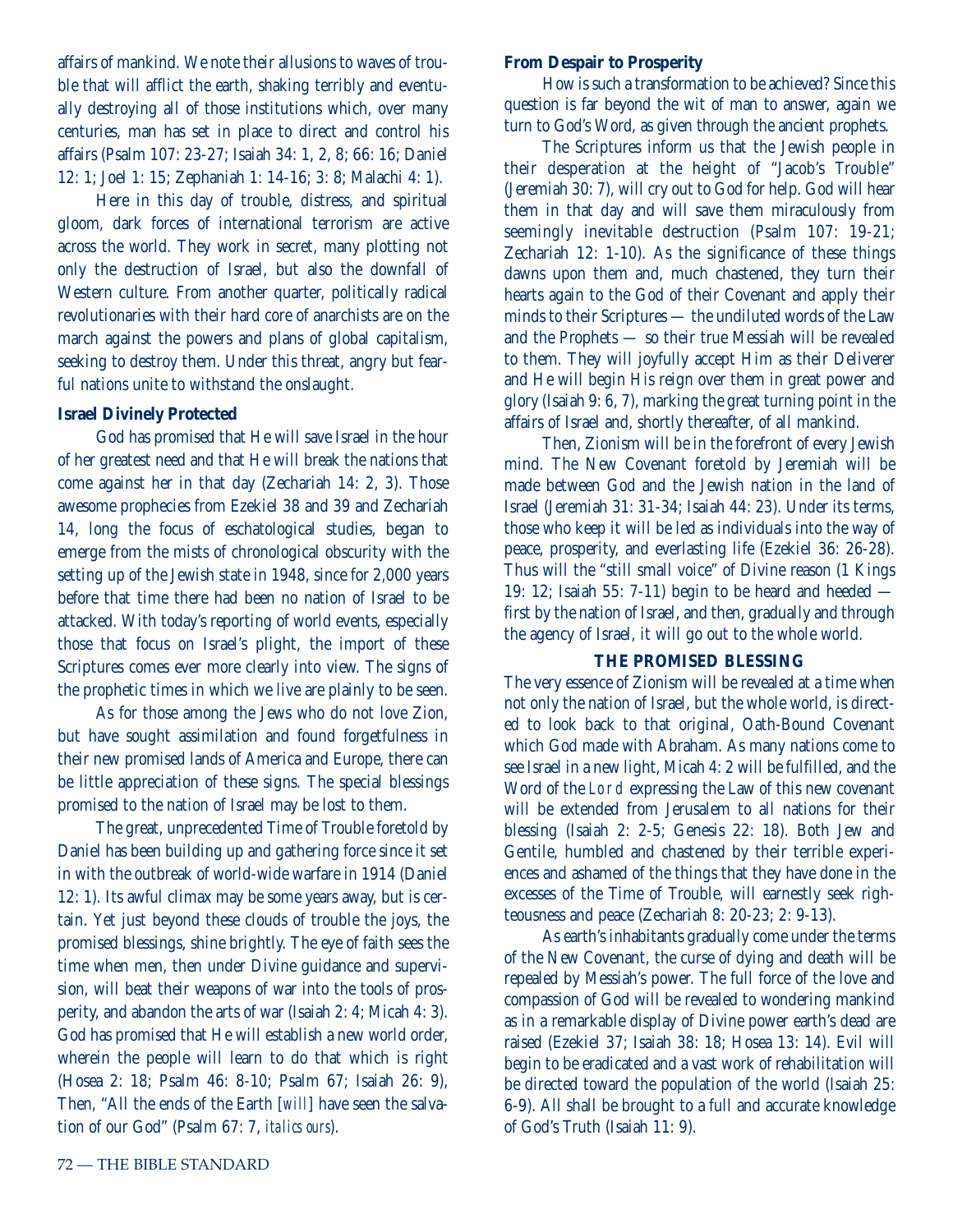#### **The Testings of that Age**

As time and events progress under the great Messiah's reign, with every possible aid freely given, the heart of each individual will be carefully and surely tested. When all this work is done, those found in harmony with righteousness and Truth will be granted the joys of everlasting life in a perfected earth (Isaiah 35: 10). Those who have deliberately and persistently opposed, neglected, or despised the salvation offered by God's perfecting laws and arrangements will be removed, entirely and forever from the land of the living. But even for these there will be no hell of torture, no limbo of waiting; but simply oblivion, extinction. As it is written, "They shall be as though they had not been" (Obadiah 15, 16).

Thus will the earth be cleansed of the corrupting influence of those incorrigibly depraved ones who, in spite of every opportunity and encouragement to turn from their wickedness and live (Ezekiel 18: 32), choose to fight against the God-given, generous, right, proper, and only terms by which mankind can secure peace, prosperity, and everlasting life. "The soul that sinneth, it shall die" (Ezekiel 18: 4). In this as in all things, the decree of God is unchanging and absolute.

But what about those who will learn to love the Lord and seek righteousness? The power and beauty of expression in prophecies such as those from Isaiah 35; 65: 17 and Psalm 67 is such that the believing heart is uplifted in joyful anticipation and praise to God at the glorious prospect. There, in words of timeless grace, we are told of things we otherwise could never have known: how that just beyond the storm-clouds of trouble now breaking over the world in this evil day there shall come, from the presence of Messiah, the glorious fulfillment of all God's promises for the eradication of evil and the blessing of all mankind. In that day Abraham will return and walk again on this earth. He, and all Israel with him, will see the great Oath-Bound Promise kept. And he, and they, will be glad.

"Sing praises to the Lord, which dwelleth in Zion: declare among the people his doings" (Psalm 9: 11). "Beautiful for situation, the joy of the whole earth, is mount Zion . . . the city of the great King" (Psalm 48: 2).

## **of interest . . .**

**According to an annual poll** conducted by the Jaffee Center for Strategic Studies at Tel Aviv University, a majority of the Jewish population in Israel supports Prime Minister Sharon's plans for unilateral withdrawal from the Gaza Strip. Though the public harshly opposes concessions bound to a peace agreement with Syria, and the majority of the public rejects the Geneva Accord as a basis for a peace agreement with the Palestinians, the disengagement plan is supported by 56% of the Jewish population, and is viewed as a means to improve security and ensure the Jewish nature of the state of Israel. Support for the disengagement plan dropped to 50% when those being polled were told that the plan would involve dismantling a number of settlements.

The results of the 1,088 individuals who were interviewed in January and February, and who comprise a representative sample of the Jewish population in Israel, further indicate that if a national referendum is held, 83% of those asked believe that Israel's Arabs should not take part in fateful decisions, including those concerning the return of territories and determining the country's borders. As to the possibility that disengagement will obligate dismantling settlements, 76% of those polled said that Israel Defense Forces troops cannot refuse orders to evacuate settlers.

*— haaretzdaily.com*

**\*\*\***

**Former Soviet Jews** who moved to Israel when the USSR began to crumble are trickling back to Russia. About 50,000 have made the move in recent years, with numbers rising sharply during the Putin era. Some cite as reasons for their return, identity angst — the difficulties of being recognized as Russian and not as Israeli, disappointments with life in Israel, economic hardship, and the threat of terrorism since the second intifada began three years ago. Others stress the opportunities that have opened up as post-Soviet Russia has stabilized, merged with the world market, and entered a period of rapid economic progress.

*\* \* \**

About one million Soviet Jews emigrated to Israel in the decades after the first cracks appeared in the Iron Curtain in the early 1970s. The exodus continued through the turbulent 1990s, as Russian society veered toward anarchy and there were signs of anti-Semitic revival. The number of Jews in Russia plummeted to 230,000 from 540,000 between the censuses of 1989 and 2002. Some observers suggested that Russia might, like Germany or Poland, become a land whose deep Jewish traditions are mostly gone and buried in the past. But the outflow, which saw as many as 100,000 Jews leave Russia annually in the '90s, fell to 10,000 last year, says the Israeli Embassy in Moscow.

The surge of reverse migration has raised hopes among some community activists that the historic Jewish presence in Russia may not be ending after all, and that Jews may be realizing that they can live in Russia at the same level as anywhere else in the world.

Many of those returning are attracted by opportunities in fields where native Russians lack experience, such as marketing or the Internet. However, traditional Russian anti-Semitism remains a worry for some, particularly older returnees. There is no official anti-Semitism in Russia as was once the case, but anti-Semitism still exists, and some fear that it could rise to the level of state ideology again at any moment.

*— Christian Science Monitor*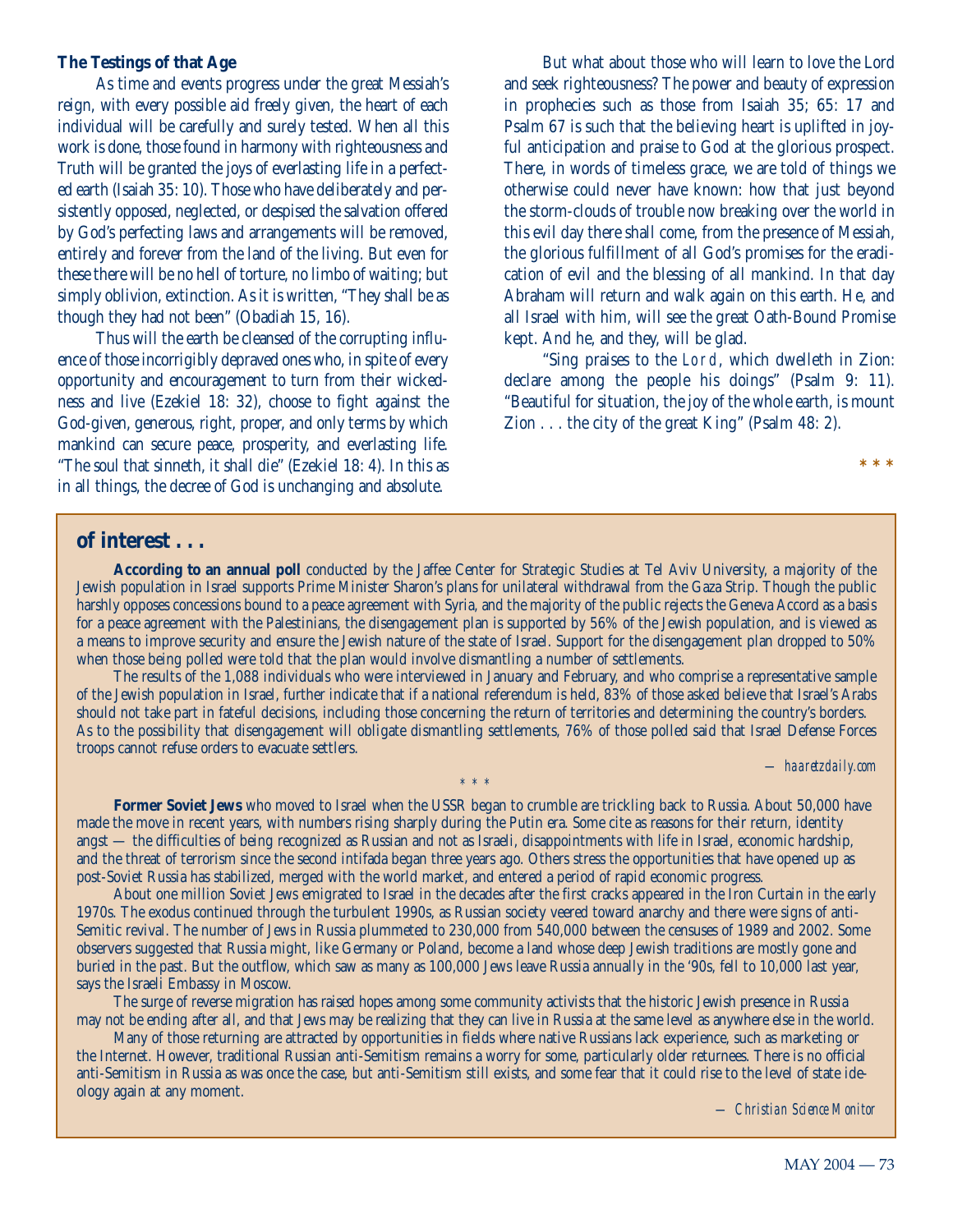

#### **'TO THE JEW FIRST'**

Please explain the expression "to the Jew first" in Romans 1: 16. Does this not show partiality on God's part? Q

Let us consider the second question first. Partiality suggests the favoring of one person or side over another or others, or having a particular liking or fondness for something or someone. However, partiality may be exercised justly or unjustly. A

God is a God of justice. The Scriptures tell us that equity is the foundation of His throne (Psa. 89: 14). Some falsely contend that God is therefore obligated to treat every one of His creatures exactly alike. However, His office as the Creator of and Provider for His creatures grants Him the right to favor some of His creatures over others (Rom. 9: 21). God's partiality, or favor, is never exercised contrary to His justice.

#### **The Jews Favored**

That God has favored the Jews in designated periods of time is taught in the Scriptures, and facts corroborate this conclusion:

• Amos 3: 2: "You only have I known of all the families of the earth."

God here states that He recognized only the nation of Israel during the Jewish Age (1,845 years, from 1813 B.C. to A.D. 33), the Gentile nations being permitted to go their own way during that time. Though the Jews were subsequently dissolved as a nation during the Gospel Age (an equal period of 1,845 years, from 33 to 1878), favor has increasingly been returning to them since 1878, beginning at the Berlin Congress of Nations.

• Rom. 3: 1, 2: "What advantage then hath the Jew? Much every way: chiefly because that unto them were committed the oracles of God."

This Scripture indicates the great advantage of the Jewish nation — their receiving the Old Testament, sometimes referred to as "the Law and the Prophets." God's Word was intended to prepare them to receive Christ, their Messiah, at the First Advent.

• Rom. 11: 28: "As concerning the Gospel, they are enemies for your sakes: but as touching the election, they are beloved for the fathers' sakes."

The Apostle here gives the reason for God's special dealings with the Jews. It was not because of their inherent worthiness, but because of His promise made to the patriarchs — Abraham, Isaac, Jacob, Moses, and others, spoken of in Psa. 45: 16 and Heb. 11.

Coming back to Rom. 1: 16, let us consider what "to the Jew first" means:

• All of God's blessings begin with the Jews. They were given the first opportunity to receive the promises and benefits of the Abrahamic Covenant.

• The Jews living at the time of our Lord's First Advent were given the first opportunity to become members of Christ's Church — spiritual Israelites. This offer was open to Jews alone for the first 3<sup>1</sup>/<sub>2</sub> years after Pentecost.

• The New Covenant (the antitype of the Old Law Covenant) will be made with the nation of Israel first, giving them the opportunity to receive the initial blessings of the New Covenant during the future Mediatorial Reign of Christ (Jer. 31: 31).

#### **God Looks Upon the Heart**

It is important to emphasize that God does not favor all Jews simply because they are such according to the flesh. Rom. 2: 28, 29 reads: "For he is not a Jew, which is one outwardly; neither is that circumcision, which is outward in the flesh: but he is a Jew, which is one inwardly; and circumcision is that of the heart, in the spirit, and not in the letter; whose praise is not of men, but of God."

This text tells us that God looks especially kindly on those Jews who hold to the promises of the Abrahamic Covenant and who endeavor to live up to the Law to the best of their ability. Natural Jews who have lost hope in the promises are by God viewed as Gentiles. This does not mean total loss for them, for in the times of restitution under Messiah's guiding hand, both Jews and Gentiles will be richly blessed (Acts 3: 19-21).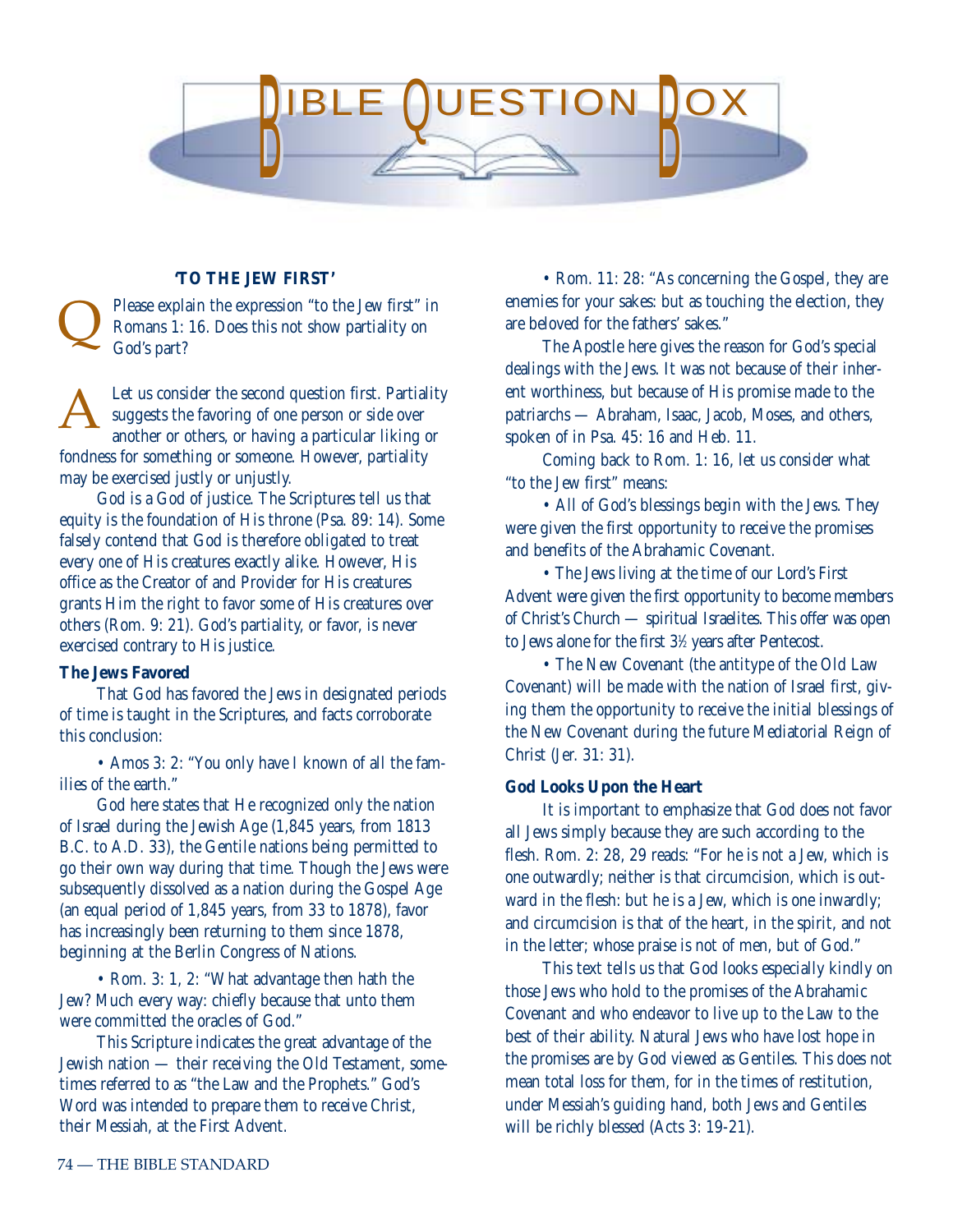**MAIN PURPOSES OF JEWISH AGE**

What was the purpose for the Jewish Age? And did it succeed in its purposes?

The Jewish Age was that period of time in God's Plan in which He dealt exclusively with the Jews through the medium of a covenant — the Law, or Mosaic Covenant — so called because Moses was its mediator. That Age began with the death of Jacob and lasted Q A

until the death of Jesus — a period of 1,845 years.

The Jewish Age was not a failure. On the contrary, it was a complete success and accomplished everything that God desired of it. God always brings to pass everything that He desires (Isa. 46: 9, 10). Neither the opposition of men nor devils can derail the successful completion of any of His purposes.

**Purposes of the Jewish Age**

God had many purposes for the Jewish Age, all of which came to pass. We enumerate some:

• He provided a written revelation of His Plan in what we speak of as the 39 books of the Old Testament. His Old Testament revelations began to be put to writing by Moses at Mt. Sinai in 1615 B.C. and were completed by Malachi about 400 B.C. These revelations were given in the form

of types, which were later made more clear by His New Testament revelations.

• God selected a people to be the custodian of His written Word given during that Age. The descendants of Abraham, Isaac, and Jacob, to whom God gave the Abrahamic Covenant, were selected to be such a custodian (Rom. 3: 1, 2). After the exile, they guarded the Old Testament with most jealous care, so that when the time came to transfer that stewardship to the Gospel Age Church, the Old Testament was transmitted in its entirety.

• God demonstrated that none of the fallen race could keep God's Law perfectly, therefore none could be found worthy of everlasting life, and that thus all stood in need of a Savior (Rom. 7: 5-12, 24, 25). Though God already knew this, He desired to prove it by an actual experiment. Accordingly, He selected a people — Israel and accorded them many advantages, yet still they failed by their disobedience and lukewarmness. As a result, their failure produced in the more faithful among them an earnest longing for a delivering Messiah.

• God intended to reveal the righteousness of any one who would fulfill the Law. But as none of Adam's fall-

> en race could do so, God sent His only-begotten Son into the world, born of a Jewish mother. Since God was His Father, Jesus was perfect. He maintained His perfection, enabling Him to fulfil the Law perfectly, and was entitled to the Law's reward — everlasting life on the human plane. Jesus thus earned the right to confer this blessing on all who would accept Him by faith.

• God won the remaining Ancient Worthies, for not enough of them were gathered in previous Ages to supply the required number for their work during Christ's Millennial Age Kingdom and their work in the Ages of glory to follow. Some of the more prominent worthy individuals are listed in Hebrews 11.

• In the end of the Jewish Age, God gathered the

faithful Israelites through the ministry of Jesus, the Apostles, and their co-workers and made them the nucleus of the Christian Church. That gathering is termed a harvest (John 4: 34-38). This work began at our Lord's baptism and continued for 40 years until its close in 69, at which time Jerusalem was surrounded and largely destroyed by the Roman armies, and Israel was destroyed as a tributary nation, and scattered as a people.

**\* \* \***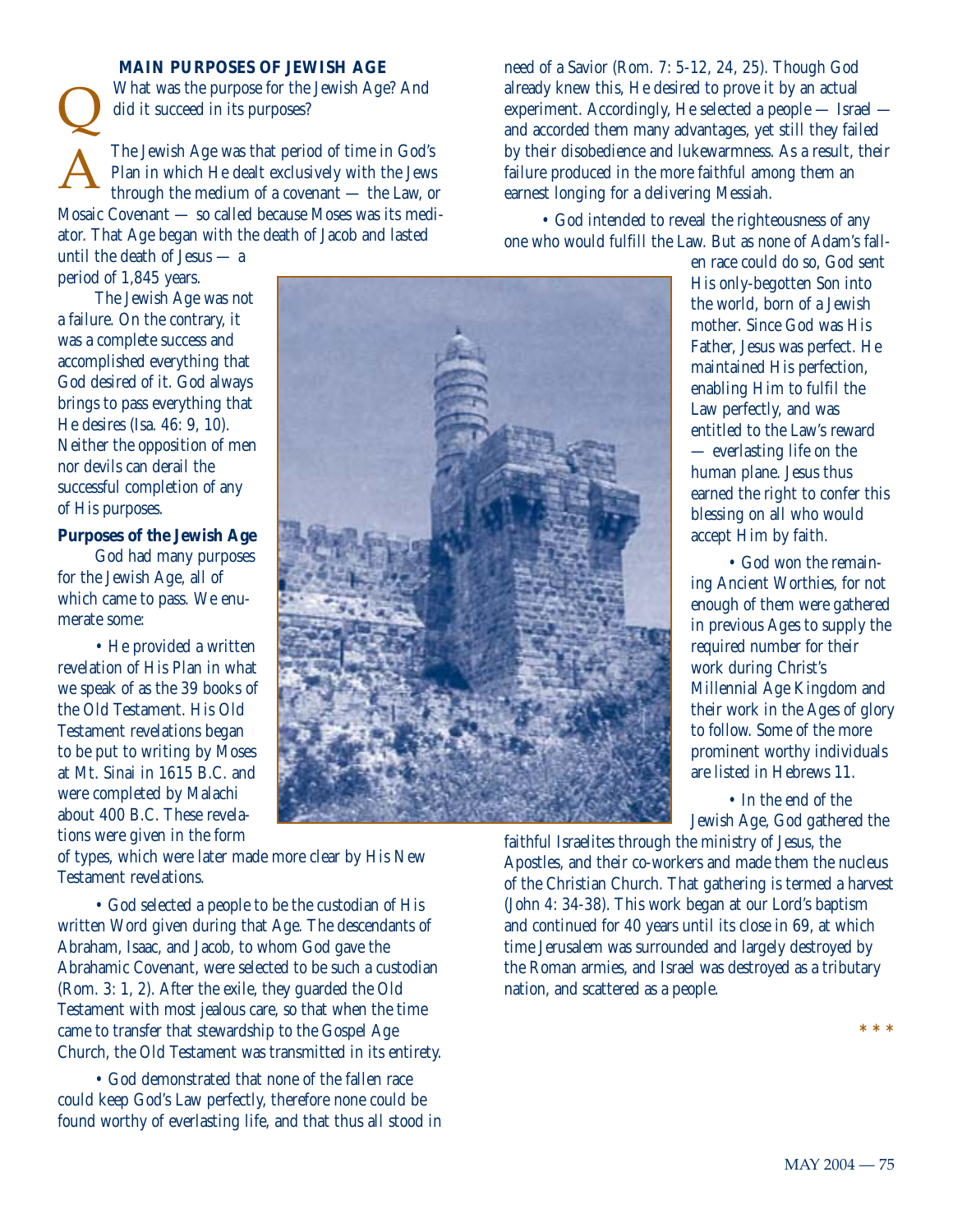# **Servants of God and Man**

*The fifth in a series of articles on godly men and women from around the world, whose lives have shaped the cultures in which we live.*

# **Harriet Tubman** (c.1820–1913)

## **"The Moses of Her People"**

**HARRIET TUBMAN** was a runaway slave from Maryland who became known as the "Moses of her people." Over the course of 10 years, and at great personal risk, she led hundreds of slaves to freedom along the Underground Railroad, a secret network of safe houses where runaway slaves could stay on their journey north to freedom. She later became a leader in the abolitionist movement, and during the Civil War was a spy for the federal forces in South Carolina, as well as a nurse.

#### **Early years**

Harriet was the fifth child of Harriet Green and Ben Ross, both slaves of pure African descent. Through her mother's ancestry she can be traced back to the Asanti tribe of the Gold Coast in West Africa. At birth she was named Araminta, shortened to 'Minty' Ross.

During her first two or three years, Minty's family had a comparatively stable existence living on the timber plantation owned by Ben's master, Anthony Thompson, where Ben worked as timber inspector, supervisor, and manager.

The situation changed when Edward Brodess, Thompson's stepson, claimed ownership of Harriet Green and her children and took them to his own farm about 10 miles away. The family were scattered as Brodess hired them out to other masters or sold them illegally to out-of-state buyers. Araminta, even at four years of age, was hired out for indoor work and was expected to stay awake all night watching the baby, being whipped if she fell asleep or the baby cried. As she grew older Araminta was hired out to work in the fields. She preferred outdoor work in spite of harsh conditions and ill treatment. Although a hard worker, she had a reputation for being insolent and unruly.

#### **Scarred for life**

At age 13, Araminta suffered a severe head injury from an iron weight thrown by an angry overseer at a slave trying to escape. The weight missed the slave but hit Araminta. The blow nearly crushed her skull and she was unconscious for days. When she recovered, the wound healed but left a deep scar, and for the rest of her life Araminta suffered serious after effects such as headaches, seizures, and sleeping spells.

In about 1844, Araminta married John Tubman, a free black man, took his surname and adopted her mother's first name, Harriet, choosing to be known thereafter as Harriet Tubman.

#### **Escape to freedom**

Marriage to a free man did not automatically bring her freedom. Harriet continued as the slave of her current master, but was allowed to stay in her husband's cabin

at night. Always in the background was the fear of being sold and sent to work on cotton plantations in the deep South, regarded by the majority of slaves as a death sentence.

When Edward Brodess died in March 1849 leaving unsettled debts, it seemed highly probable that many of his slaves would be sold to pay off his creditors. By the Autumn of that year Harriet decided to wait no longer and planned her escape. She confided only in her sister, fearing her husband would betray her plans.

#### **The journey**

Harriet knew she had to travel North. Travelling by night to avoid discovery, she walked through swamps and woodland, following the North Star. She was helped on her way by kindly folk — black and white — sympathetic to runaway slaves, who had set up an escape route known as the Underground Railroad.

At the end of her journey Harriet settled in Philadelphia, where she met William Still, Philadelphia Stationmaster on the Underground Railroad. He introduced her to other members of the Philadelphia Anti-Slavery Society, and from these people she learned how the organization operated.

#### **THE UNDERGROUND RAILROAD**

This is described in *Encyclopaedia Britannica* as "A system existing in the Northern states before the Civil War by which escaped slaves from the South were secretly helped by sympathetic Northerners, in defiance of the Fugitive Slave Acts, to reach places of safety in the North or in Canada.

Though neither underground nor a railroad, it was thus named because its activities had to be carried out in secret, using darkness or disguise, and because railway terms were used in reference to the conduct of the system. Various routes were lines, stopping places were called stations, those who aided along the way were conductors, and their charges were known as packages or freight.

The network of routes extended in all directions throughout 14 Northern states and "the promised land" of Canada, which was beyond the reach of fugitive-slave hunters. Those who most actively assisted slaves to escape by way of the "railroad" were members of the free black community, Northern abolitionists, philanthropists, and such church leaders as the Quaker, Thomas Garrett.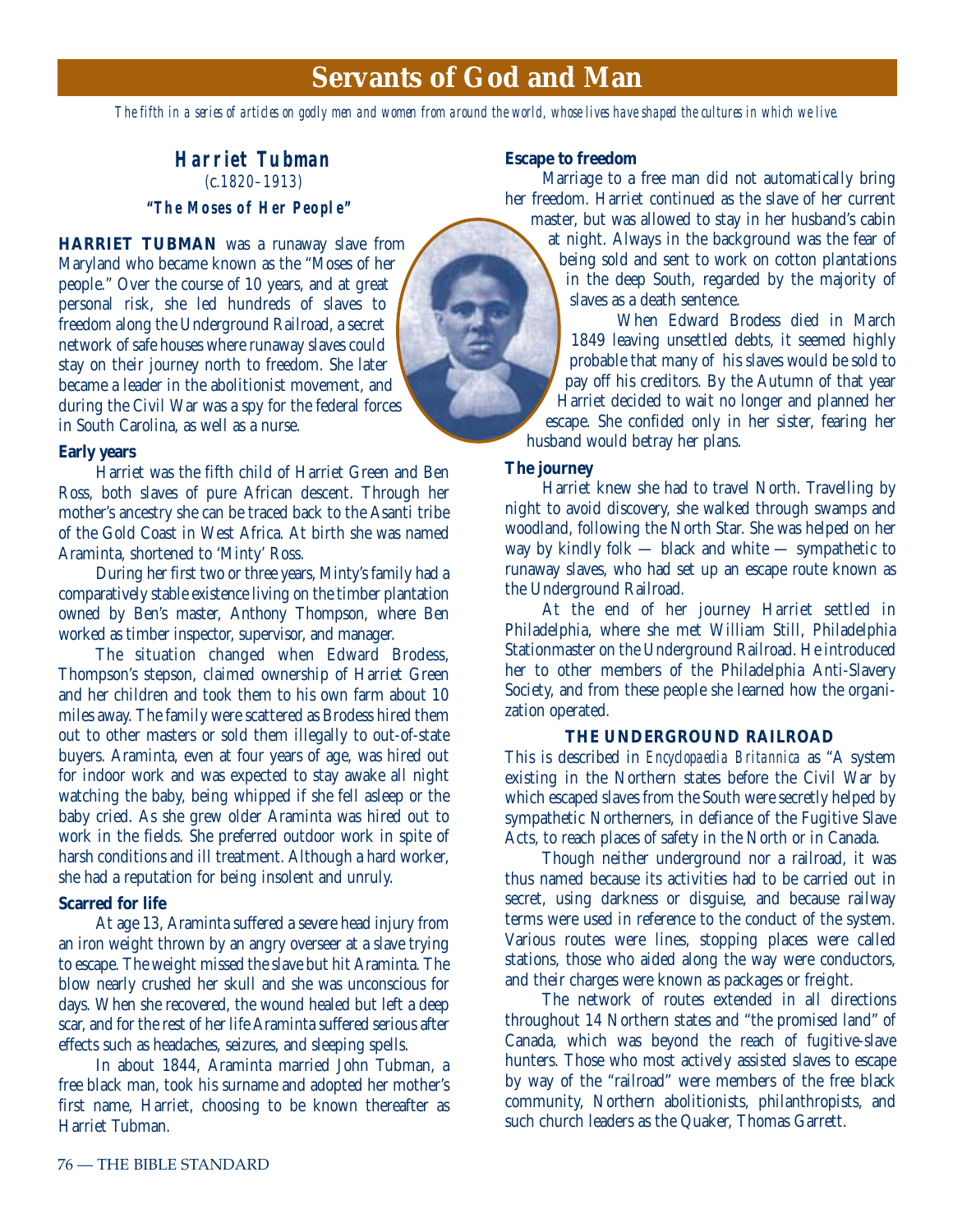Harriet Beecher Stowe, famous for her novel Uncle Tom's Cabin, gained firsthand knowledge of fugitive slaves through her contact with the Underground Railroad in Cincinnati, Ohio.

Estimates of the number of black people who reached freedom vary greatly, from 40,000 to 100,000. Although only a small minority of Northerners participated in the Underground Railroad, its existence did much to arouse Northern sympathy for the lot of the slave in the antebellum period, at the same time convincing many Southerners that the North as a whole would never peaceably allow the institution of slavery to remain unchallenged."

#### **Let my people go!**

In Philadelphia Harriet found domestic work and saved her wages so that she could help others of her family to escape. In 1850 she returned to Maryland and helped her niece Kessiah and her two children to escape. In succeeding years she returned to slave-holding states many times to help others escape, leading them safely to the northern free states and to Canada.

It was very dangerous to be a runaway slave. There were rewards for their capture, and whenever Harriet led a group of slaves to freedom, she placed herself in great peril. A bounty was offered for her capture as a fugitive slave herself, and for breaking the law in slave states by helping others escape.

If anyone ever wanted to change his or her mind during the journey to freedom and

return, Tubman pulled out a gun and said, "You'll be free or die a slave!" If anyone turned back, it would put her and the other escaping slaves in danger of discovery, capture, or even death. Harriet Tubman became so well known for leading slaves to freedom that she was dubbed "The Moses of Her People." Many slaves dreaming of freedom sang the spiritual "Go Down Moses," hoping a savior would deliver them from slavery just as Moses had delivered the Israelites from bondage.

#### **THE CIVIL WAR**

Harriet worked for the Union army as a nurse, a cook, and a spy. Her experience leading slaves along the Underground Railroad was especially helpful as she knew the land so well. She recruited a group of former slaves to hunt for rebel camps and report on the movements of Confederate troops. In 1863, she went with Colonel James Montgomery and about 150 black soldiers on a gunboat raid in South Carolina. Because she had inside information from her scouts, the Union gunboats were able to surprise the Confederate rebels.

At first when the Union Army came through and burned plantations, slaves hid in the woods. But when they realized that the gunboats could take them behind Union lines to freedom, they came running from all directions, bringing as many of their belongings as they could carry. Harriet later said, "I never saw such a sight."

A brief word portrait by historian Benjamin Quarles (*The Negro in the Civil War, 1989*) brings to life Harriet Tubman in one of her many roles:

"*As a scout, Mrs. Tubman's deceptive appearance was a great asset. Who would have thought that this short, gnarled black woman with a bandanna wrapped around her head was engaged in such a bold venture as entering Rebel-held territory*

> *for the purposes of urging slaves to take to their heels, appraising military and naval defenses, and taking in with a knowing eye the location and quantity of supplies, provisions and livestock? Rufus Saxton, Brigadier General of Volunteers, recorded that she 'made many a raid inside the enemy's lines, displaying remarkable courage, zeal and fidelity.'"*

#### **HUMANITARIAN WORK**

With that same zeal and courage Harriet Tubman lived her entire life dedicated to freedom for all. Her bravery and steadfastness sparked the imaginations of those who knew her or came in contact with her. She formed friendships with abolitionists, politicians, writers, and intellectuals. After the war, Harriet settled in Auburn, New York, and began a new career as a community activist, humanitarian, and suffragist. John Tubman

had been killed in 1867, and Harriet married Nelson Davis, a war veteran, in 1869. That same year, Sarah Bradford published a short biography: *"Scenes in the Life of Harriet Tubman,"* bringing brief fame and some financial relief to Harriet and her family. But she struggled financially the rest of her life and, denied her own military pension, she eventually received a pension as the widow of Nelson Davis, and later, a Civil War nurse's pension.

Her humanitarian work triumphed with the opening of the Harriet Tubman Home for the Aged, located on land abutting her own property in Auburn, which she successfully purchased by mortgage and then transferred to the African Methodist Episcopal Zion Church in 1903.

Active in the suffrage movement since 1860, Harriet Tubman continued to appear at local and national suffrage conventions until the early 1900s. She died in her 90s on March 10, 1913 in Auburn, New York. Brave, determined, tenacious, and generous, a woman who devoted her life to selflessly helping others, she would be considered a most remarkable heroine in any generation. \*\*\*

Acknowledgments: www.americaslibrary.gov/cgi-bin/page.cgi/aa/tubman www.harriettubmanbiography.com; www.harriettubmanstudy.org/about.htm

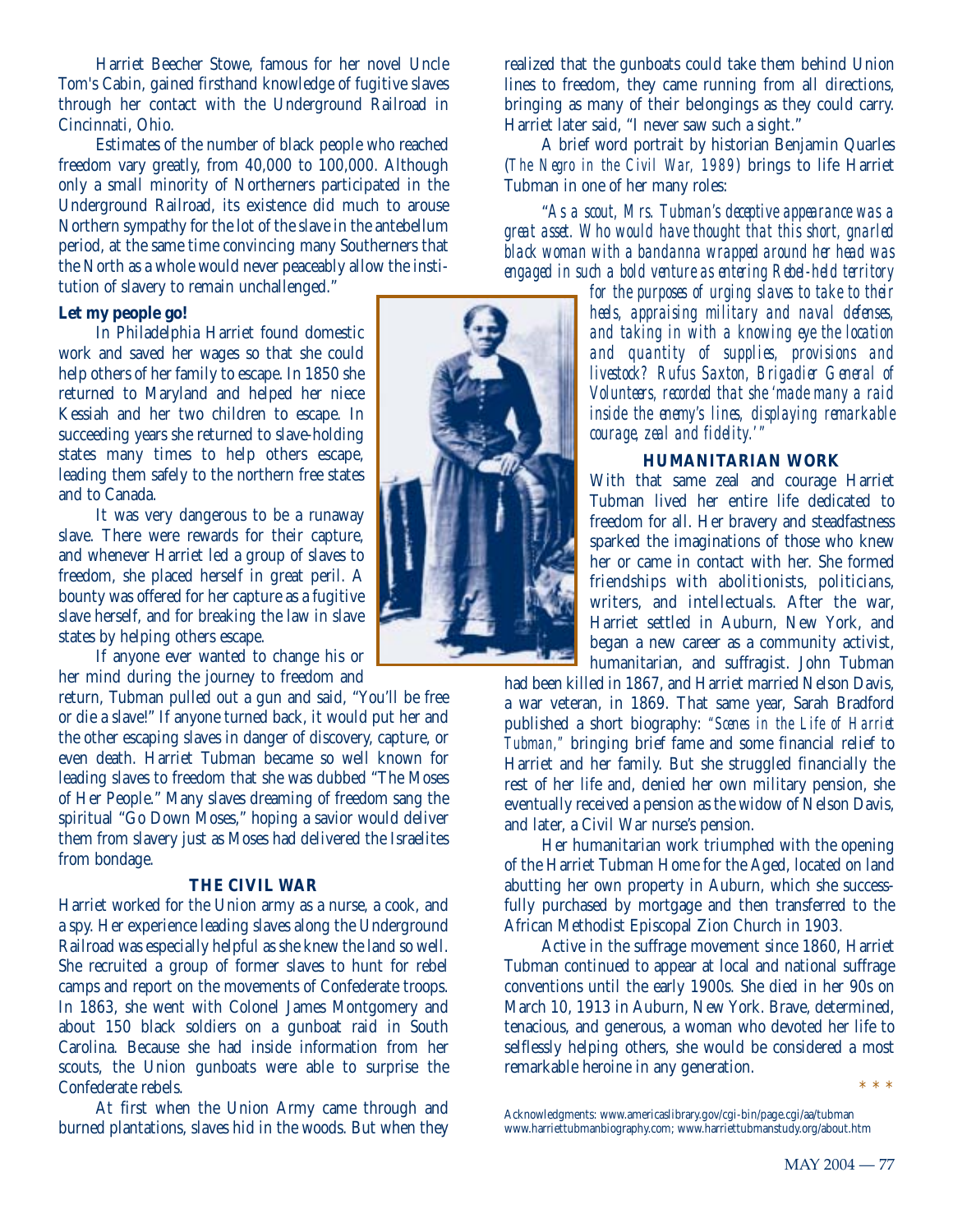"**HEREIN DO I EXERCISE MYSELF**, to have always a conscience void of offence toward God, and toward men" (Acts 24: 16).

The Apostle Paul before Felix, accused by the Jews of sedition and of profaning the temple, did not merely state that his conscience was clear, but declared that he *exercised* himself to be always diligent in this respect.

#### **Our consciences require regulating**

Who among us can claim we have never sullied our conscience by a word or deed — or even a motive — less than honorable? The white lie, the secret fault, the personal pride, the judging of others, the half-hidden compromise with the permissive society — all violate the conscience of the true child of God, offending His goodness and deceiving our companions in the faith, as well as those outside, who hold us in respect.

Experience surely teaches us that *exercise* of conscience is vital. Our standards of right and wrong need to be kept in good order and constantly checked against the master pattern. And our Heavenly Father does know our weakness and acknowledges the strength of the great Adversary who "as a roaring lion, walketh about, seeking whom he may devour: Whom resist stedfast in the faith" (1 Pet. 5: 8, 9).

#### **Today's permissive society**

Everyone must agree that standards of conduct have fallen, particularly in the western world. There is a common attitude which assumes that most people will lie, steal, cheat, commit adultery, break any law — if they can do so without being discovered. Conscience has been ruefully defined as "the inner voice which warns us that somebody may be looking."1 *Somebody is looking*: "The ways of man are before the eyes of the Lord" (Prov. 5: 21). Nevertheless, a so-called 11th commandment has been added to the Word of God: "Thou shalt not be found out."

But even public exposure of moral misconduct does not necessarily in our day bring public shame. Sexual promiscuity seems to be the rule rather than the exception, and is widely accepted in secular society. And what were once secret faults, practices mentioned only in whispers, in these last days are widely tolerated. There are of course voices raised against abuse of the innocent, but the attitude prevails that one may do as one wishes, so long as nobody is harmed.

#### **Situation Ethics**

This popular title is given to a philosophy which became prominent in the 1960s, though rooted in antiquity. *The American Heritage Dictionary* defines it as "A system of ethics that evaluates acts in the light of their situational context rather than by the application of moral absolutes." Under this theory you may commit adultery (or almost anything else) if it is done in love and no one is hurt by it; you may lie to spare the feelings of another; you may steal to help a needy person. There is nothing you cannot do if,

in *your* judgment, the action is for a good cause and you have the proper motive for performing it. The situation dictates the ethics and justifies the

action. There is no absolute right or wrong, but the determining of one's course of conduct is flexible according to circumstances.

#### **Anything goes?**

Even among some regarded as the

Lord's people, human reasoning is seen as more enlightened and relevant to the needs of society, than a faithful adherence to what has become in their view an archaic system dictated by an unyielding Lawgiver. Their popular concept that "love changes everything" overrides the Bible as the sole source of faith and practice. We therefore find that many churches throughout Christendom turn a blind eye to the breaking of marriage vows, to homosexual practice in their midst, to fornication, gambling, drunkenness and drug abuse, immodesty of dress and behavior just so long as their numbers can be maintained.

#### **What should we allow?**

This is a serious problem. The "new morality" has crept into our own homes and families. How can we bear to alienate those we love because they follow human reason rather than Divine law? Children are of course under parental control, but become legally free while still relatively young and vulnerable. There is no easy answer, but for the sake of conscience, the *least* we can do is withhold approval. If a vocal disapproval would do more harm than good, then our silence, and the absence of pleasure at such circumstances, should be sensed by all involved, and our own conscience will remain "void of offense."

The situation may of course be much worse. Because we are followers of Jesus, *we are not ourselves invulnerable to temptation*. We can be trapped by human frailty, by Satan's devices, by worldly friends, into behavior unbecoming to our profession of Christian faith. It is a common experience. King David, though described as "a man after God's own heart," was as prone to sin as any man, yet had a tender conscience, and many times called on the Lord to blot out his transgressions (Psa. 51). The godly conscience can fall asleep for a while, and unless rescued may become permanently hardened, as though "seared with a hot iron" (1 Tim. 4: 2).

#### **Maintaining the accuracy of one's conscience**

The conscience is like a clock whose dial is properly marked with the hours, and whose accuracy depends upon the proper regulating of its mechanism. So our consciences can only be relied on to guide us as to what is right and what is wrong so long as they are properly adjusted to the standards and measurements laid down by Him who leads us through the hours, the days, the weeks, and the years of our Christian journey. A lively conscience reflects a faithful heart. "Keep thy heart with all diligence; for out of it are the issues of life" (Prov. 4: 23).



Sources: www.oldpaths.com; 1*A Little Book in C Major*, H.L. Mencken (1880–1956)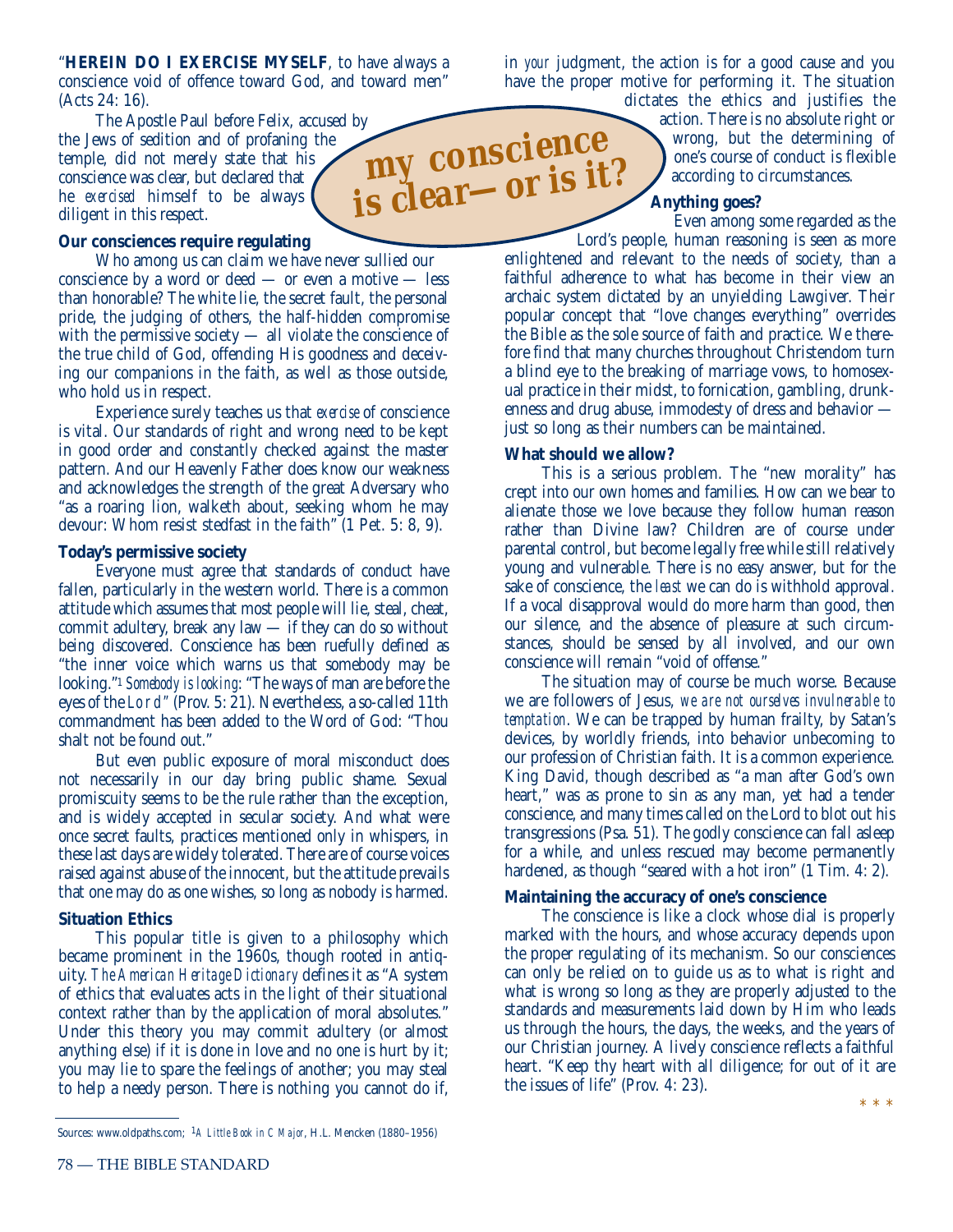# **THE MAIL BOX**



Dear brethren,

I would like to give my condolences to the family concerning Bro. Hedman's separation to rest, until his resurrection.

The Lord has blessed me and led me by the spirit to the truth, as I prayed for in faith, which surely glorifies God's Word. Ask and ye shall receive. There are now three of us reading and studying the *Studies*

*in the Scriptures*, even though our Adversary tried to influence differently. I thank God that He would lead these men into all truth as He has me. Just as the wisdom of the Apostle Paul so has the wisdom given to Pastor Russell kept me from twisting the Scriptures to my own destruction. I thank God for all things.

God bless your work!

W. K., Georgia, U.S.A.

Dear beloved in Christ,

I am sending greetings from the brethren in Ghana to you. By His grace we are all well in Christ's name. We do believe the same for the brethren over there in the U.S.

I have been receiving every book and handout. They help me and the brethren a lot in our studies. People who read them keep on asking, "How do you find these people — they explain things clearly to our understanding." I was in the Baptist church before hearing about you and I have now increased in knowledge and spirit of God's Word.

I always thank God, and you brethren for helping the poor to receive the good news.

Yours in Christ,

E. N., Ghana

\* \* \*

**We welcome your letters for publication but reserve the right to edit them. We indicate only the correspondent's initials, except where the writer is an appointee of the Movement. Submit letters, marked "Editorial" to our mailing address, or e-mail us at:** *editorial@biblestandard.com* **(enter "Letters Column" in the subject line).** *Please give your full name and postal address.*

## **PUBLICATIONS**

#### **A partial list of our publications appears below. Send for our free catalogue.**

*Prices are for U.S. addresses only; others add 25 percent toward postage.*

#### **STUDIES IN THE SCRIPTURES**

| Vol. 1, The Divine Plan of the Ages  paperbound \$1.50, cloth \$3.00     |  |
|--------------------------------------------------------------------------|--|
| Vol. 2, The Time Is At Hand (chronology, antichrist, etc.) \$4.00        |  |
|                                                                          |  |
|                                                                          |  |
| Vol. 5, The At-One-Ment Between God and Man (clearly explained)  \$ 2.00 |  |
| Vol. 6, The New Creation (its duties, baptism, sabbath, etc.) \$2.50     |  |
| Complete set of these clothbound "Bible keys" \$10.95                    |  |

#### **ATTRACTIVE HARDBOUND BOOKS**

| Life — Death — Hereafter (224 pages)  paperbound \$1.50, cloth \$2.00  |
|------------------------------------------------------------------------|
| God (547 pages; describing Jehovah's great attributes, etc.)  \$2.00   |
| Creation (585 pages; describing God's creative work, etc.) \$2.00      |
| The Bible (794 pages; much useful information on it, its uses)  \$2.50 |
| Christ — Spirit — Covenants (744 pages, very informative)  \$2.50      |
|                                                                        |
| The Millennium (480 pages; expounding many Scriptures)  \$7.00         |
|                                                                        |
| Poems of Dawn (300 choice Christian poems for many occasions) \$5.00   |
| Photo-Drama of Creation (good for children; paperbound)  \$4.95        |
|                                                                        |
| Tabernacle Shadows (176 pages, types explained)  hardbound \$ 4.00     |

#### **HELPFUL PRICED BOOKLETS**

|                                                                        | .51.00 |
|------------------------------------------------------------------------|--------|
| The Restoration of Israel (48 pages; from "Studies" Vol. 3)  \$ 1.00   |        |
| Anglo-Israelism — A Modern Delusion (80 pages; this and other          |        |
| serious errors of H. W. and Garner Ted Armstrong refuted)              | .50    |
| <i>The Gift of Tongues</i> — Should We Seek or Shun It? (80 pages) 50  |        |
| Is there Hope for Any of the Unsaved Dead? (80 hope-inspiring pages)50 |        |
| Satan, Satanism, Demonism and Exorcism (80 pages; real dangers)        | .50    |
|                                                                        | .50    |
| The Great Pyramid and the Bible (48 pages; Bible corroborations) 50    |        |
| The Hell of the Bible (60 pages; a veritable sunburst to many          |        |
| thousands; treats every Bible text relating to Hell)                   | .25    |
| Spiritism - Ancient & Modern (67 pages; a Biblical, factual, and       |        |
| reasonable explanation, proving it to be Demonism)                     | .25    |

*Jewish Hopes and Prospects* (52 pages; describes present-day

| contain respectively to the pages, accessible present any               |  |
|-------------------------------------------------------------------------|--|
|                                                                         |  |
|                                                                         |  |
| The Teachings of "Jehovah's Witnesses" Examined (points pro and con) 10 |  |

#### **FREE TRACTS — DISTRIBUTORS WANTED**

Generally we do not pay distributors of our literature. Samples of many of our items will be provided on request. Preferably, our literature should first be studied and digested prior to distribution, so that you would be ready always to give an answer to every man that asks you a reason of the hope that is in you, with gentleness and reverence (1 Pet. 3: 15).

#### **FREE 24-PAGE BOOKLETS FOR SPECIAL LIMITED NEEDS**

*Where are the Dead? • Life and Immortality • What is the Soul? • The Resurrection of the Dead • Spiritism is Demonism • Why Does A Loving God Permit Calamities? • The Sabbath Day • Faith Healing • Baptism • Speaking in Tongues — Is it of God? • The Kingdom of God • Mormonism — A Modern Delusion • Preservation of Identity in the Resurrection • The Evolution Theory Examined • Why We Believe in God's Existence • The Rapture • Future Life By Resurrection — Not Reincarnation • Must Christians Pay Tithes?*

#### **FREE LEAFLETS FOR GENERAL DISTRIBUTION**

*Do You Know? • Thieves In Paradise • Israel's Return • What is Hell? • The Bible vs. Evolution • "Flying Saucers" • Jesus' Second Advent • Judgment Day • God Loves You! • Earth's Coming Theocratic Government • War on Poverty • Oathbound Promise • Man's Eternal Destiny • Pollution Crisis • What is the Truth? • Great Pyramid • Restitution • Is God or Satan Winning? • The Full Gospel • Peace — How it Will Come • True Freedom*

#### **SMALL LEAFLETS FOR GENERAL DISTRIBUTION**

Titles vary from time to time; items in stock may change.

*Bible Standard Ad • Coming By and By • Christ's Glorious Reign • Close Your Eyes/DP Ad • Desolation/Restoration • Father Take My Hand • A Good New Year Recipe • How Readest Thou? • Nearing God's Kingdom • My Lord and I/ Picture • 23rd Psalm • Salvation/All Things New • Scripture Studies Ad • Watchman, What of the Night?*

**\*\*\***